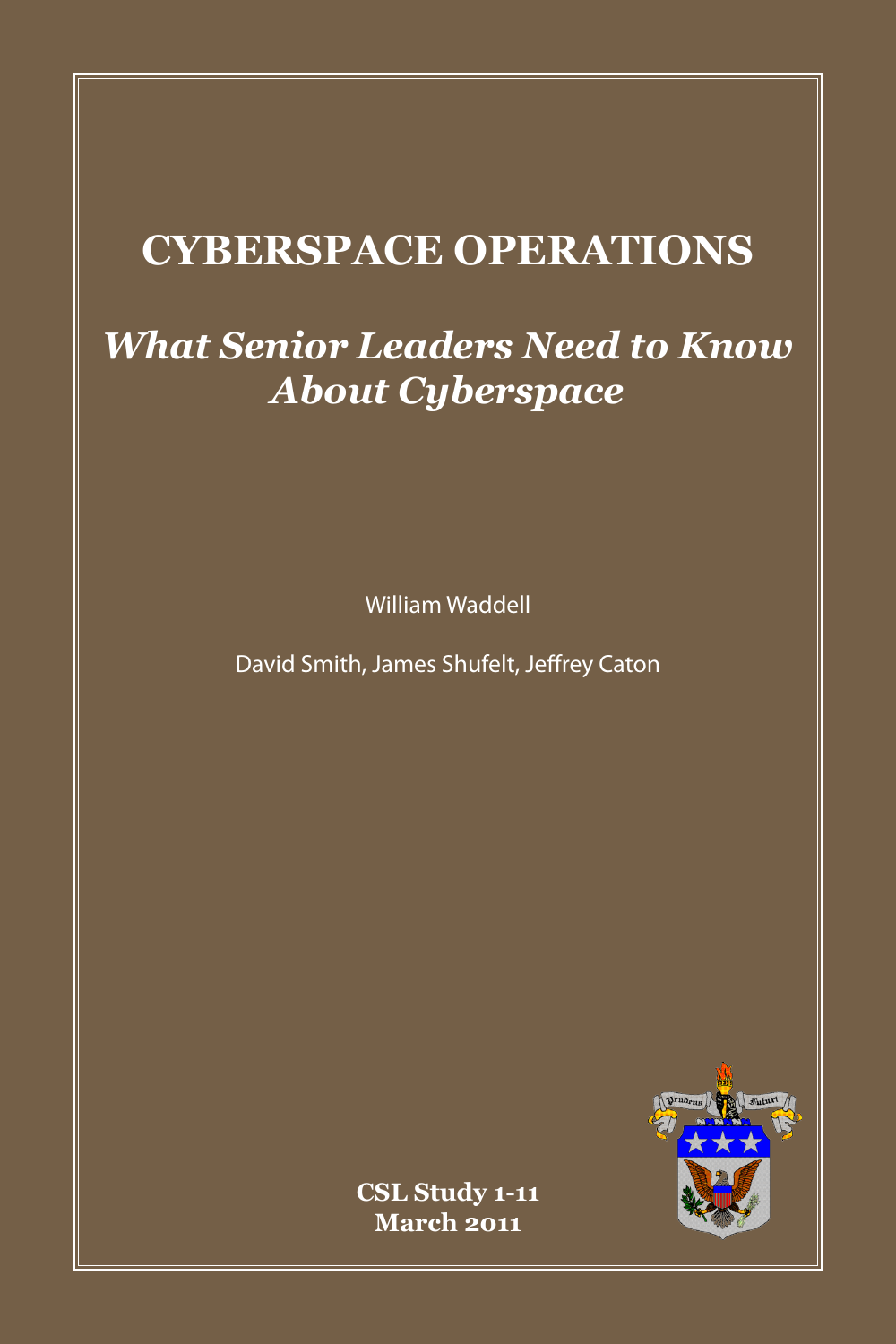## **The United States Army War College**

The U.S. Army War College prepares selected military, civilian, and international leaders for the responsibilities of strategic leadership in a joint, interagency, intergovernmental and multinational environment. The U.S. Army War College:

- Educates select military, civilian, and international leaders
- Supports worldwide practitioners
- Conducts research, and publishes to inform thought
- Supports the Army's strategic communication efforts
- Provides comprehensive well-being education and support
- Graduates more than 300 SLC JPME Phase I-certified, and 340 JPME II-certified leaders each year

## **The Center for Strategic Leadership**

The Center for Strategic Leadership serves as a high-technology senior leader experiential education center which:

- Educates selected current and future military and civilian senior leaders, with emphasis on land power in a JIIM environment at the operational and strategic levels of war
- Supports the intellectual endeavors of key Army operational and force generating organizations and the broader national security community
- Conducts and hosts research activities and publishes on relevant strategic subjects
- Assists with Army strategic communication efforts

Key to the capability of the CSL is our ability to deal with issues using the project team concept. The CSL has the ability to pull together regional or functional teams which, in addition to the core CSL personnel (subject matter, computer, and model expertise), could include members of the Strategic Studies Institute, contractors, and other academic institutions. This project team concept allows us to develop a team, complete a tasking, and then change the team based upon new requirements.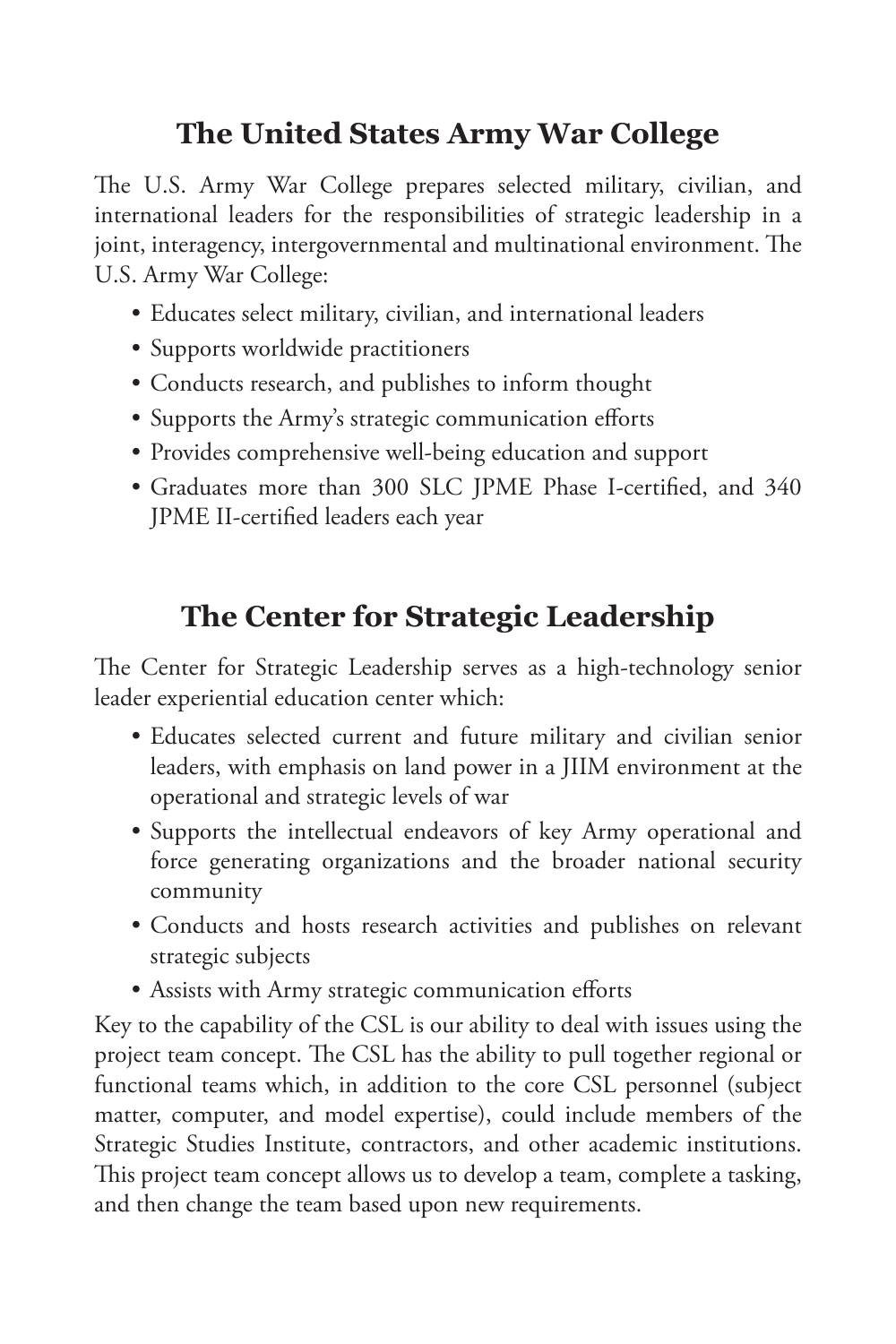# **CYBERSPACE OPERATIONS**

What Senior Leaders Need to Know About **Cyberspace**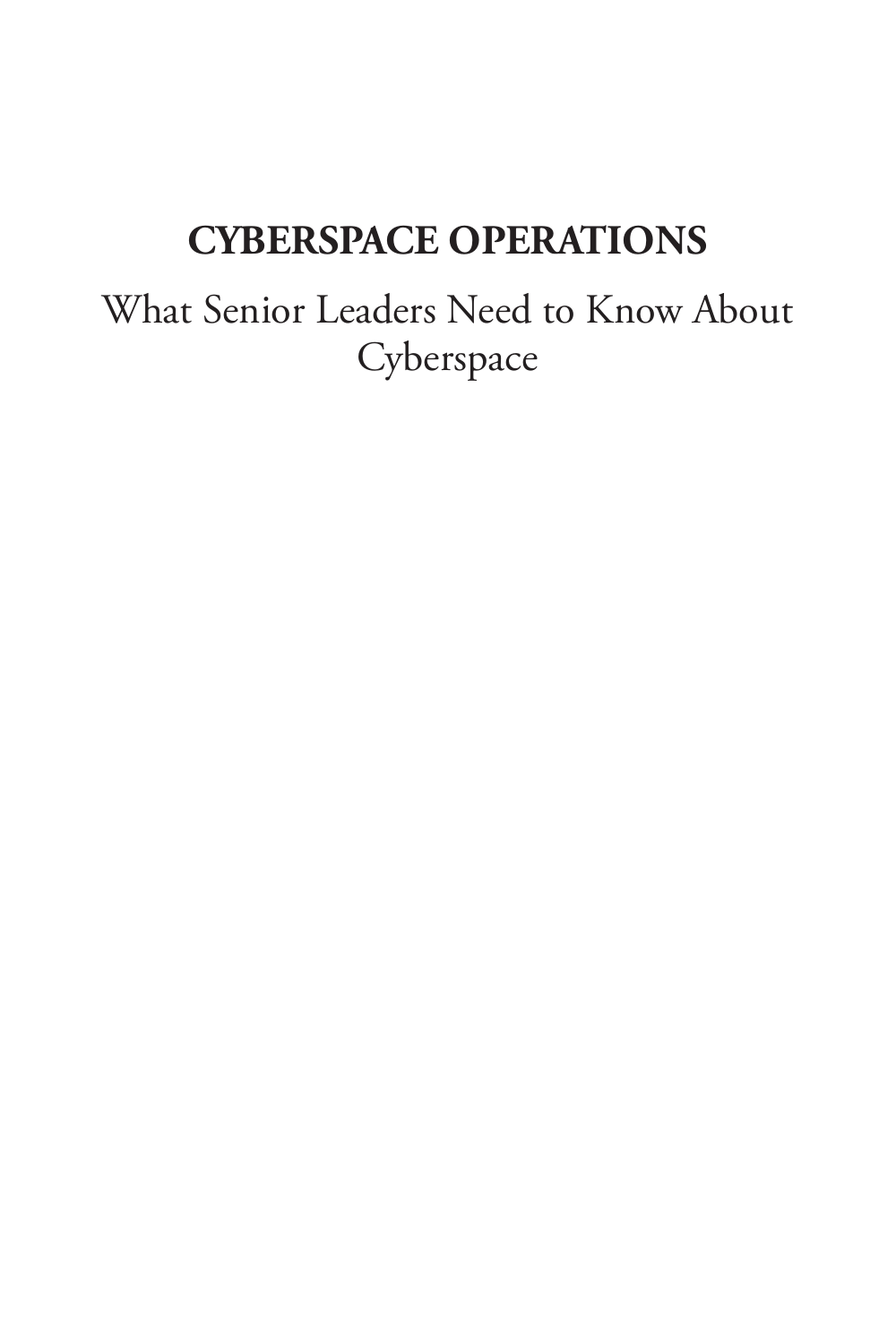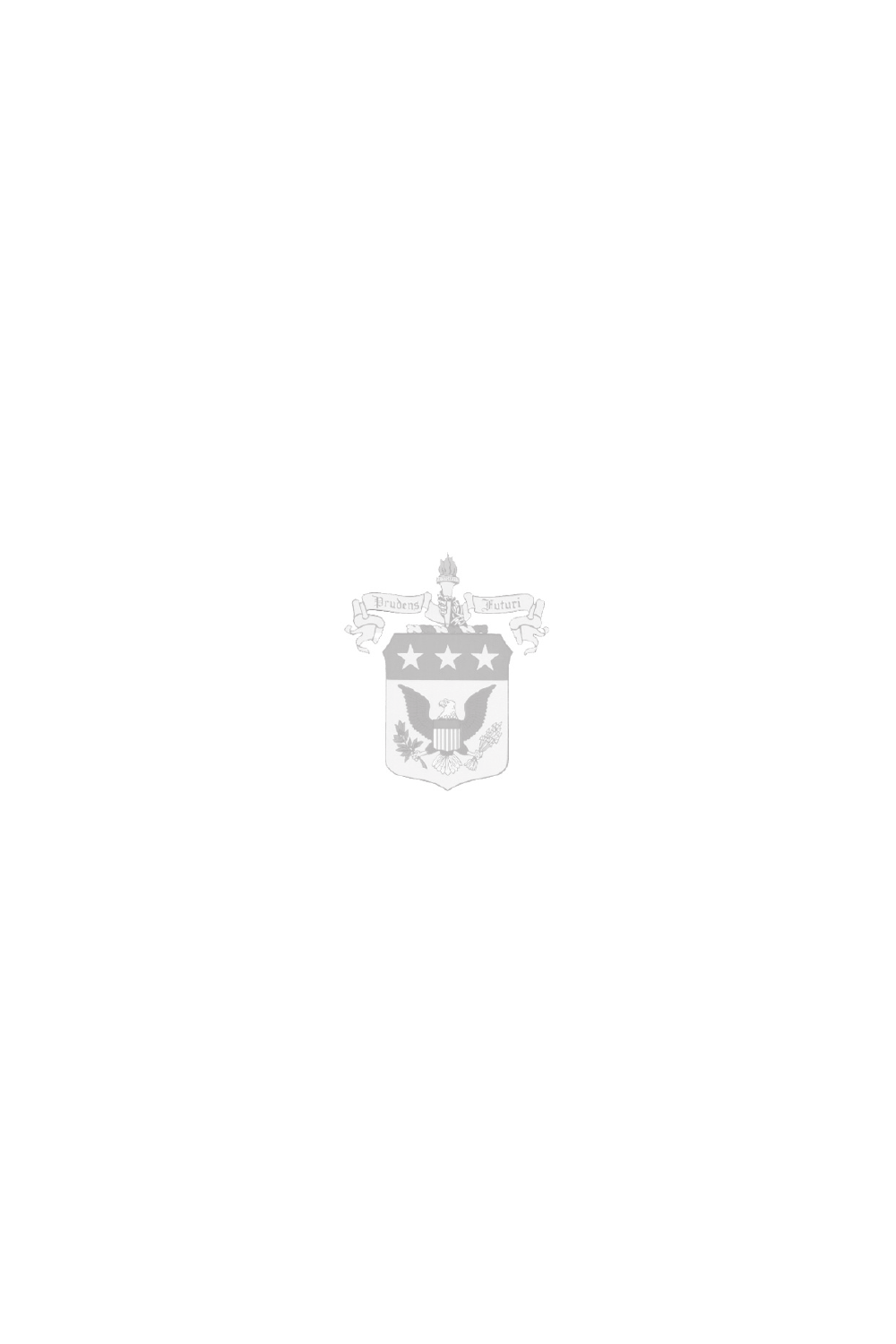# **CYBERSPACE OPERATIONS**

# What Senior Leaders Need to Know About **Cyberspace**

*A workshop to explore how academia should prepare future senior leaders for emerging Cyberspace challenges.*

Mr. William Waddell

with

Professor David Smith, Mr. James Shufelt, and Colonel Jeffrey Caton



**CSL Study 1-11** Carlisle, PA March 2011

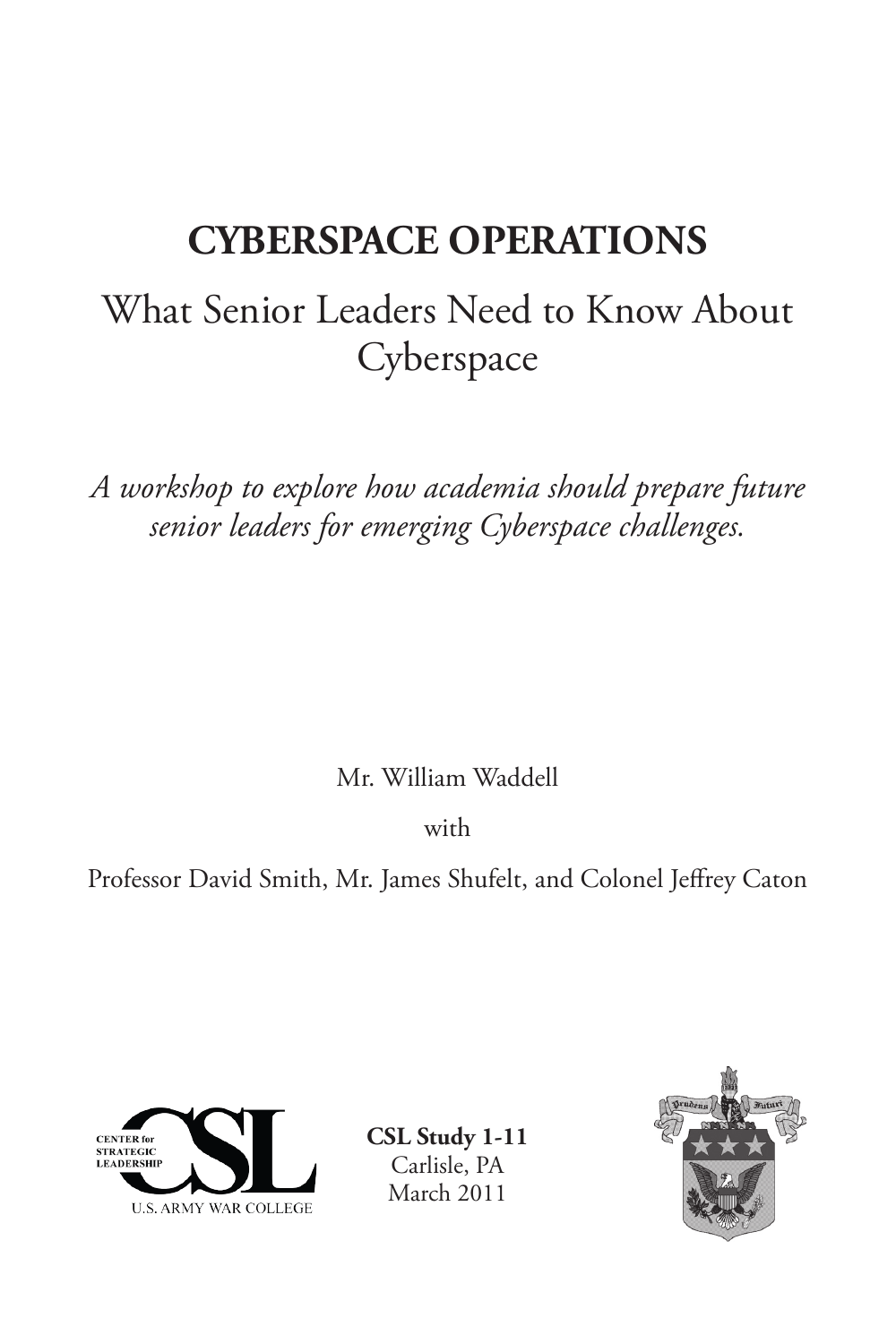#### **Acknowledgements**

**This report documents the procedures of the Cyberspace Operations Workshop, conducted June 15-17 2010, by the Center for Strategic Leadership at the Collins Center, United States Army War College. Thanks go to the following personnel for their assistance in making this workshop a success:**

**Ms Wendy LeBlanc – Workshop Administration**

**Professor Cindy Ayers – Guest Speaker Coordination**

**Administrative Support Team: Mr. Ken Chrosniak, Colonel Mike Fulford, Colonel Frank Rebholz, Colonel W. David Mead, Colonel Damon Igou, Colonel Kimball Hubbert, and Lieutenant Colonel Robert Farneth** 

**Mr. Romaine Leake – Information Technology Support**

**The views contained in this publication are those expressed by the authors and do not necessarily reflect the official policy or position of the United States Army War College, the Department of Defense, or any other Department or Agency within the United States Government.** 

**This publication is cleared for public release; distribution is unlimited.**

**This and other CSL publications are available on line at: http://www.csl.army.mil**

### **U.S. ARMY WAR COLLEGE CARLISLE BARRACKS, PENNSYLVANIA 17013**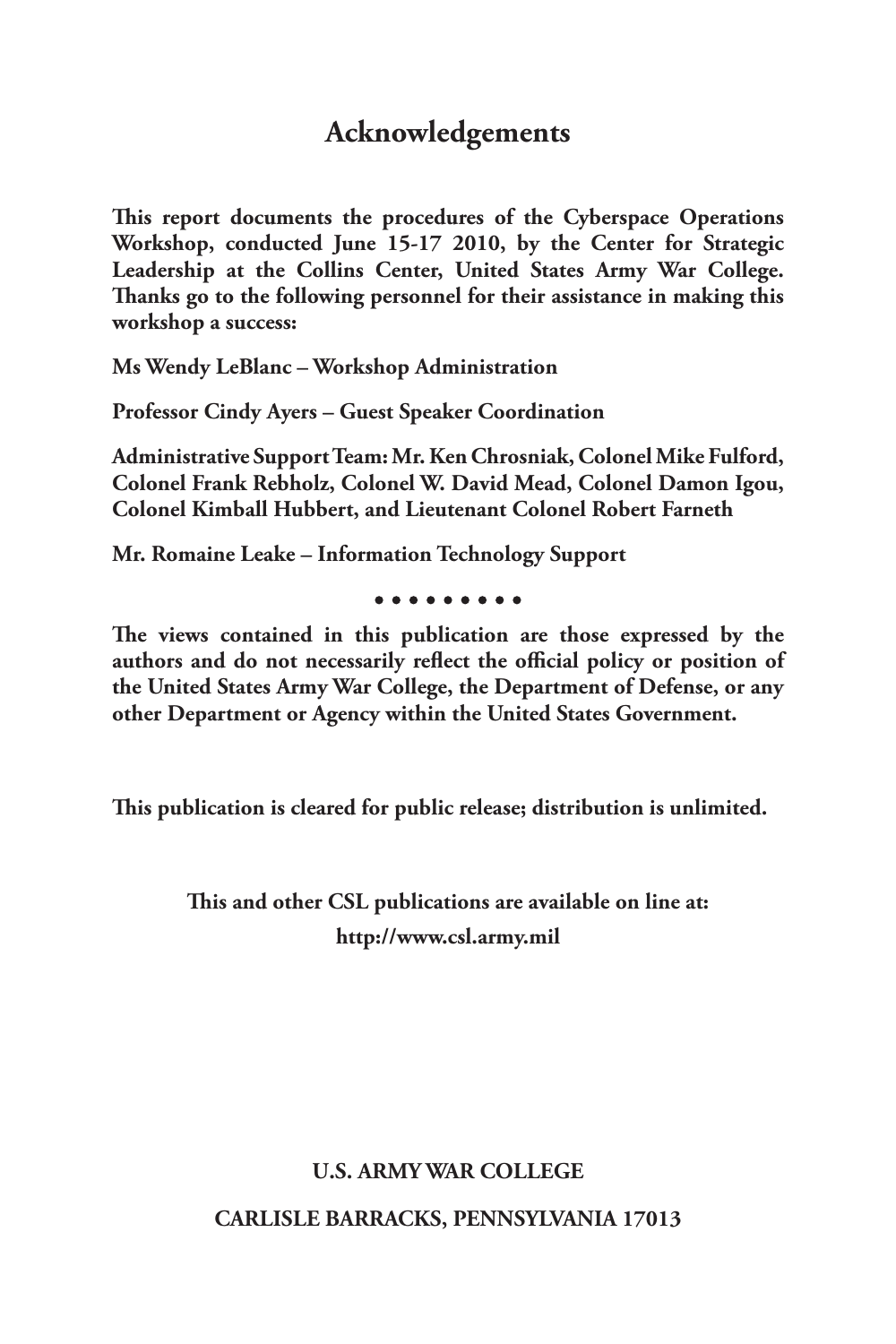# **Contents**

| <b>Section 1: Overview and Objectives</b>                             |    |
|-----------------------------------------------------------------------|----|
| <b>Section 2: Plenary Speakers</b>                                    |    |
| <b>Section 3: Work Group Sessions</b><br>Section 4: Workshop Outbrief | 9  |
|                                                                       | 22 |
| <b>Section 5: Conclusions and Recommendations</b>                     | 23 |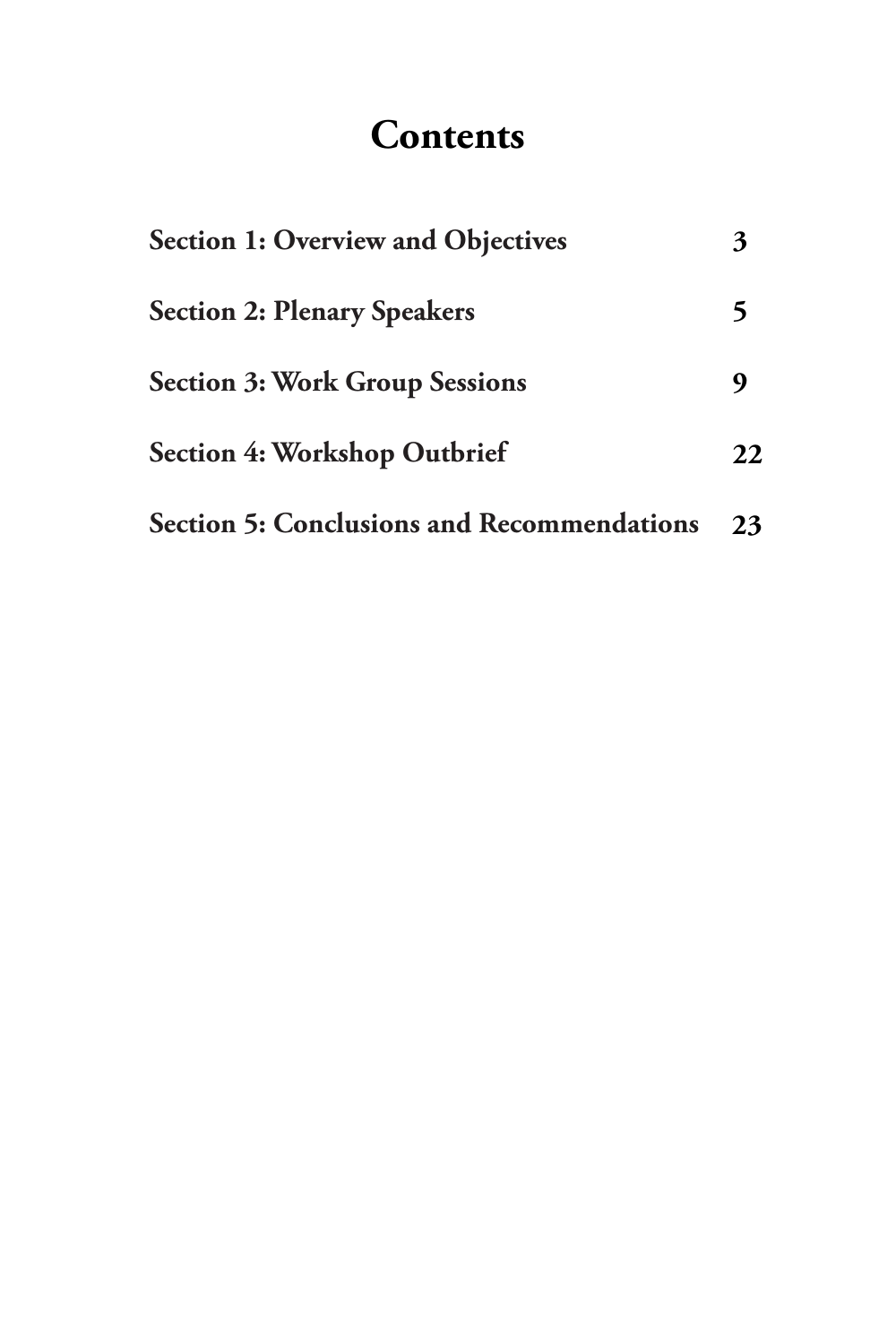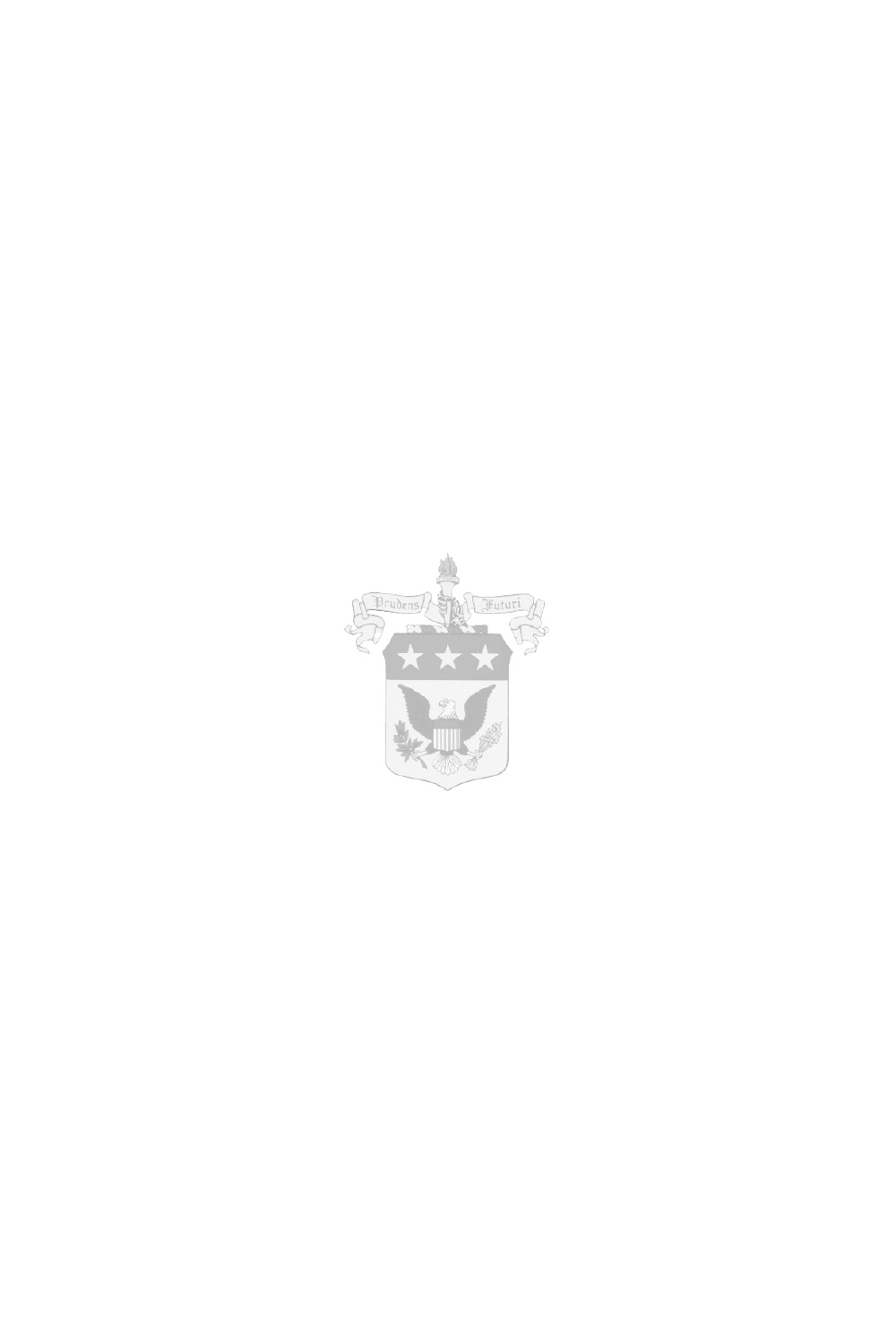## **CYBERSPACE OPERATIONS WORKSHOP**

## *Workshop Report*

*…the cyber threat is one of the most serious economic and national security challenges we face as a nation. It's also clear that we're not as prepared as we should be, as a government or as a country…* —President Barack Obama, May 29, 2009

*The Federal Government, in partnership with educators and industry, should conduct a national cyber security public awareness and education (program).* —*Cyberspace Policy Review,* 2009

The United States is dependent on computer networks for rapid sharing<br>of information and the operation of critical infrastructure. The daily<br>lives of Americans and many other global cultures rely on increasingly<br>vulnerable of information and the operation of critical infrastructure. The daily lives of Americans and many other global cultures rely on increasingly vulnerable networks for electric power, finance, education, and a host of other critical but often taken-for-granted services. Cyberspace, in its working definition is ubiquitous across government and private industry, from national defense to small private enterprises connecting all aspects of life unlike any other medium in human history. The Internet, as it was originally conceived and evolved, gave little priority to security. Therefore, its vulnerabilities grow as more critical government and private organizations increasingly depend upon its availability to conduct day-to-day operations. In the military, concepts such as Information Operations and Network Centric Warfare rely on complex information systems that utilize global computer networks. Until 2009, most requirements and decisions on network security and capability were made by communications experts, especially in the military. However, as dependence on this vulnerable network increases, commanders must be directly involved because of the great operational impact of network failure or degradation. There is concern that many senior leaders are being thrust into an area for which they are poorly equipped due to lack of cyberspace education or experience. As cyberspace operations are now fully embedded in military operations, it is imperative that academic institutions provide cyberspace education opportunities for our future commanders as well as government and private sector leaders.

Based on this new educational requirement, the Cyberspace Operations Group of the Center for Strategic Leadership, U.S. Army War College, conducted a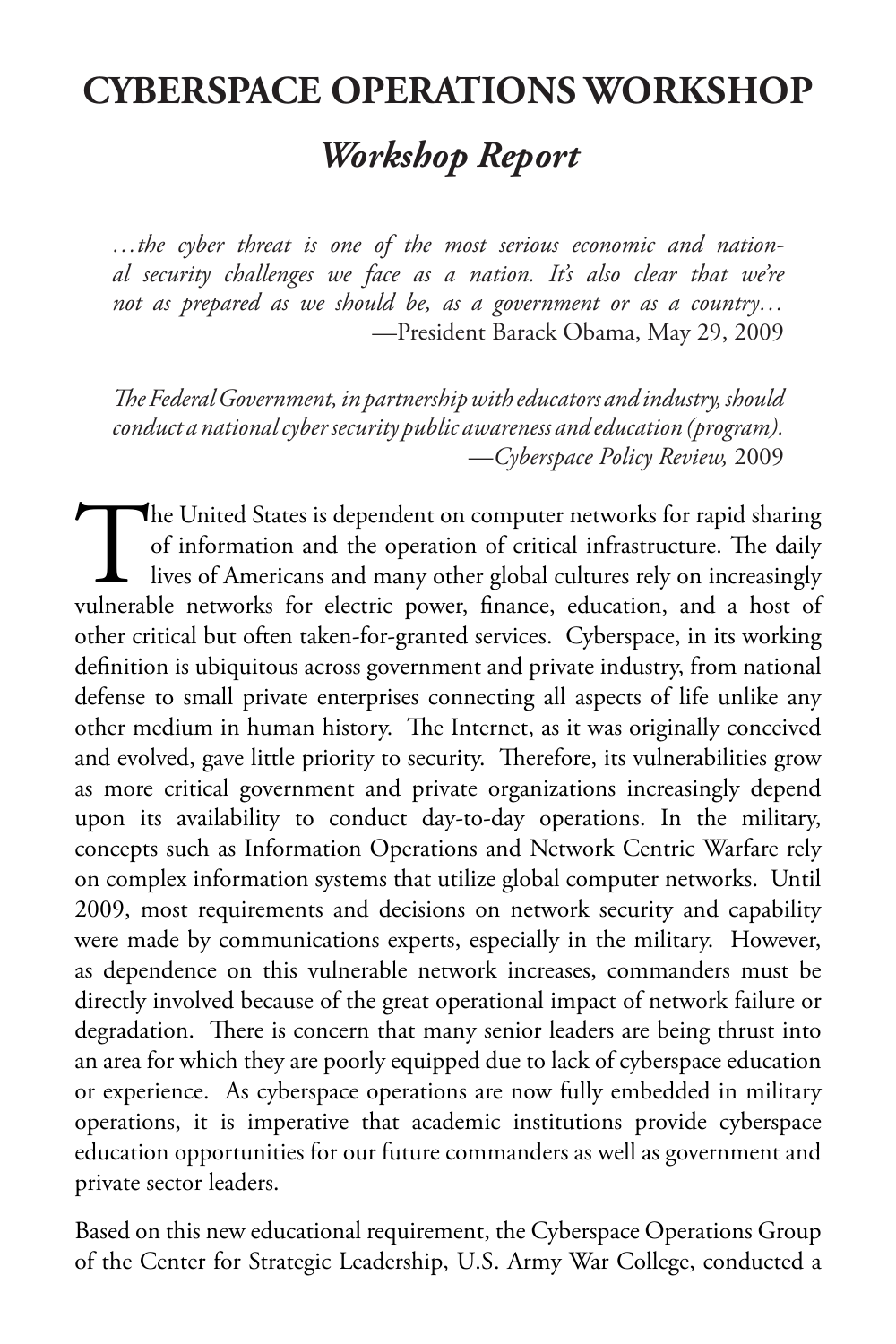three-day workshop to explore the cyberspace issues that should be addressed in senior service college-level education and similar senior leader education programs. This workshop was designed to acknowledge and leverage existing education programs and to identify new programs and curricula that need to be developed. "Have to know" topics, as well as "nice to know" topics, were identified. These topics were further categorized by subject and the educational methodology that would best facilitate senior leader education.

The workshop established the foundation for discussion with plenary presentations from senior Cyberspace Operations practitioners as well as military, government and commercial subject matter experts. Invited cyber experts from the Department of Defense (DoD), the Department of Homeland Security (DHS), academia, and commercial organizations were divided into three workgroups: Cyber Threats and Vulnerabilities, National and International Critical Infrastructure Issues, and Preparation for a Catastrophic Event. Workgroup participants were tasked to discuss and compile topic areas that are considered critical to senior leader education and to consider the appropriate educational methodology. The initial results of the workshop were briefed to the Chief of Staff of the U.S. Strategic Command, Major General Abraham Turner, who provided his perspective on cyberspace operations and the preparation of senior leadership.

This report divided into in five sections: 1) workshop overview and objectives, 2) report of the plenary sessions, 3) workshop working group findings and reports, 4) workshop outbrief, and 5) final conclusions and recommendations.

### **SECTION 1: OVERVIEW AND OBJECTIVES**

The demands of successful senior leadership in the United States now requires knowledge and decision making expertise in cyberspace operations. Government agencies, commercial enterprises, and academic institutions are heavily reliant on the Internet and other networks for information sharing. These networks are a battle space for information security and network capability as a variety of threats continuously disrupt the flow of information required for both commercial exchanges and military operations. These threats could be as sinister as combative nation-states, or could be as simple as malicious "script kiddies" or individual hackers. Cyberspace transcends the traditional nature of military domains (the other domains are Air, Land, Sea and Space) as it is a man-made domain. Actions taken in cyberspace can occur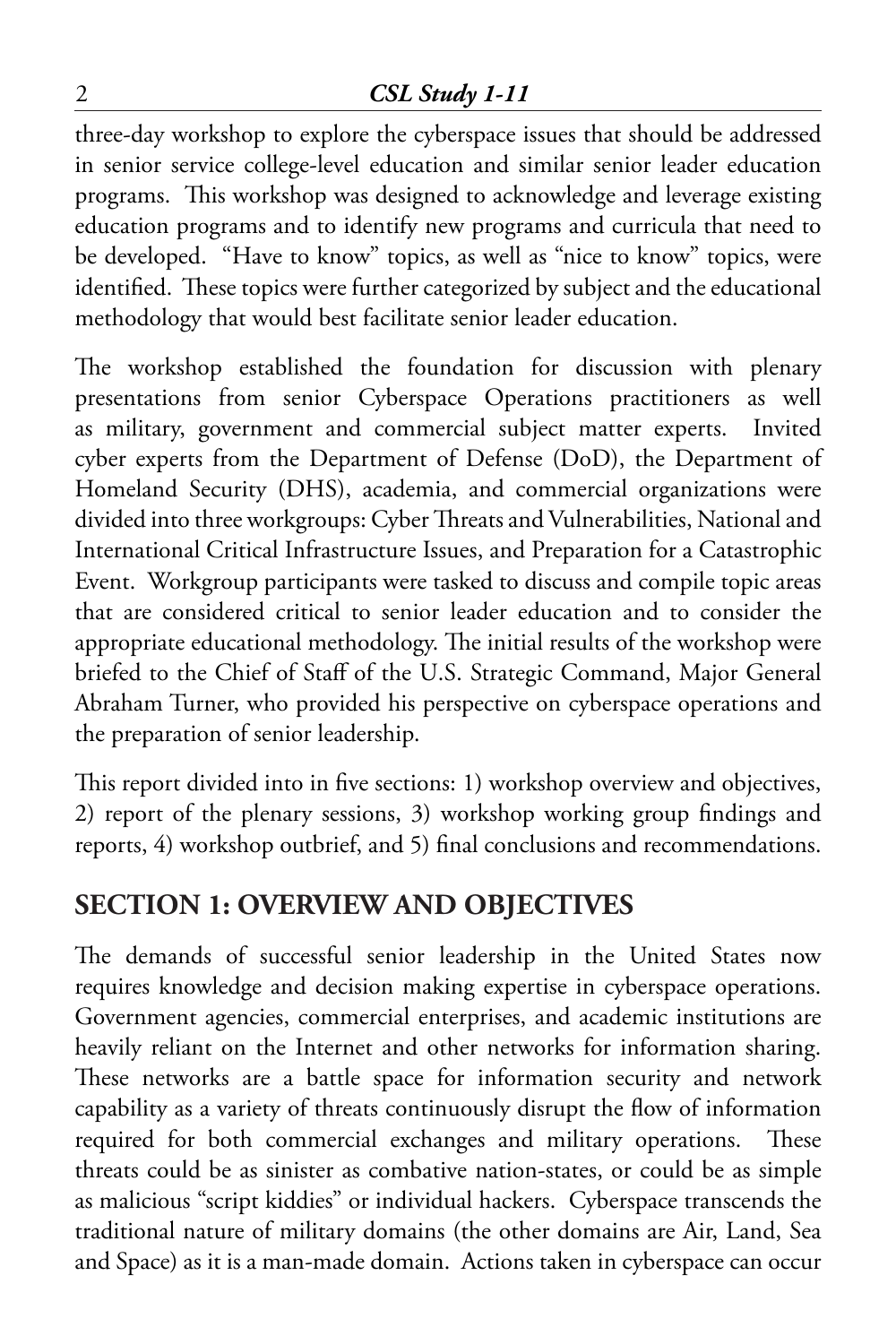in any and all other domains at the same time. Cyberspace operations are not constrained by the other domains. Further, cyberspace extends past normal military considerations as the structure of the networks is about 85 percent commercially owned and operated. Finally, existing international laws and charters do not directly address cyber war, causing great confusion and debate.

The significance of cyberspace to warfighting has reached a point where senior military leaders need to consider cyberspace issues in Commanders Critical Information Requirements (CCIRs) as they can significantly impact the effectiveness of military organizations. The responsibility of making cyber related decisions can no longer be passed to the communications officer because these decisions must be made within the context of the organization's operational mission. Intelligence, operations, logistics, and plans organizations are all greatly affected by the availability and security of cyber space systems. Response to attacks, network configuration and security, and relationships to other units are all affected by the commander's decision making concerning the utilization of his cyberspace capabilities. Additionally, since it is possible in a cyber attack to lose some network functionality, an organization's preparation for network operations in a degraded mode can be critical to success.

Educating future senior leaders is one of the many responsibilities of academia. In the military, the senior service colleges have the task of preparing future senior leaders. Due to the depth of knowledge required for senior leadership and the limited time available to students at the senior service colleges, competition for time in the curriculum is intense. Modern cyberspace operations include emerging threats, and, as a newcomer to the fight, the significance of these operations needs to be demonstrated in order to get them inserted into service college curriculum and Joint Professional Military Education (JPME) requirements. This workshop was designed to identify strategic issues in cyberspace operations that can be brought to the attention of those who define JPME requirements.

There are many aspects of cyberspace operations in military planning and execution, so the workshop focused on three overarching topics that could cover the "playing field" and from them develop specific issues that required academic attention. These three significant areas, as previously mentioned were: threat and vulnerability, infrastructure issues at the national and international levels, and the preparation for a catastrophic event. Plenary speakers provided a background and overview of each of the topics, which then led to individual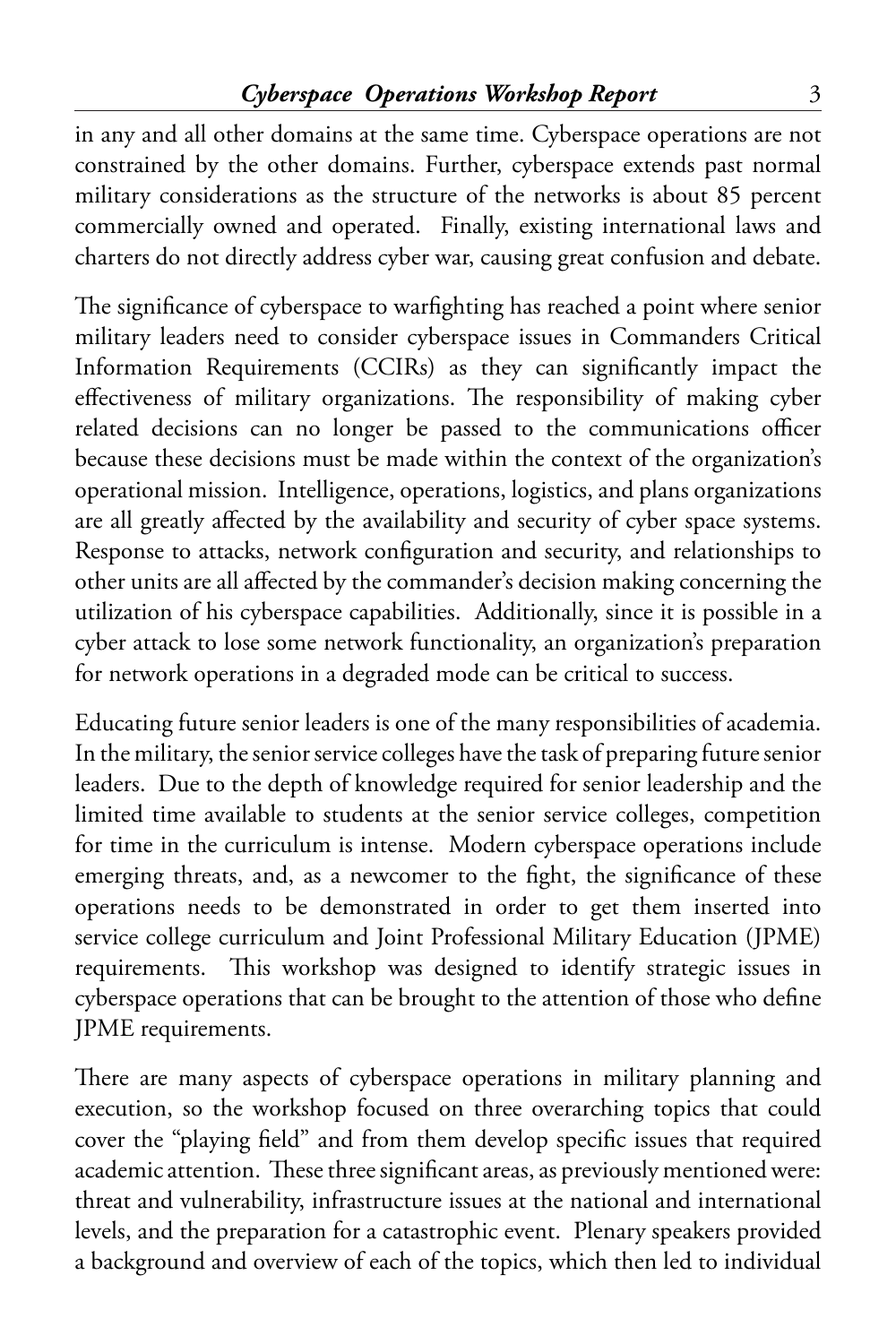work groups that considered the identified topics in detail. While the topics were intentionally wide in scope, each of the work groups provided thoughtful consideration based on a series of related questions, and produced results that focused on the specific knowledge that future senior leadership will need as cyberspace continues to gather momentum as a potentially game-changing area of future warfare.

The work groups were provided with a series of overarching objectives focused on academic requirements in cyberspace operations. The threat and vulnerability group looked at security and information assurance issues, considered terms and definitions and strategy, and spent time identifying the "have to know" issues concerning cyberspace and national security. The infrastructure group considered the national and international laws and charters, current military and interagency infrastructure, and the topic of government to private industry relationships. They spent time reviewing current policies while developing those areas that senior leaders "have to know." Finally the catastrophic group considered what "catastrophic" really meant and the national security implications of such events, considering preparation, response, and recovery options for government organizations, especially military posts and units. This group also developed "have to know" issues for senior leadership.

### **SECTION 2: PLENARY SPEAKERS**

In order to set the stage for the work groups the workshop featured subject matter experts in the areas of military cyberspace operations, government to civilian relationships, threat, Electromagnetic Pulse (EMP), and existing programs and objectives for senior leader education. The workshop started with a review of current military academia curricula on the subject, proceeded to briefings on the current status of the military with regard to the threat, and included several authors on the topics of cyber warfare and EMP.

Dr. Bert Frandsen, from the Air Force's Air University (AU), gave a presentation covering the multi-dimensional academic approach that the Air Force has implemented at AU. Some of these dimensions include training military lawyers in the legal aspects of cyberspace operations, conducting senior officer courses up to twice a year, and integrating cyberspace instruction into the command and staff college and AU curricula, both core and elective. Specific items of interest include a review of the writings of U.S. adversaries, discussions on the public-private relationships, and more specifically how the DoD fits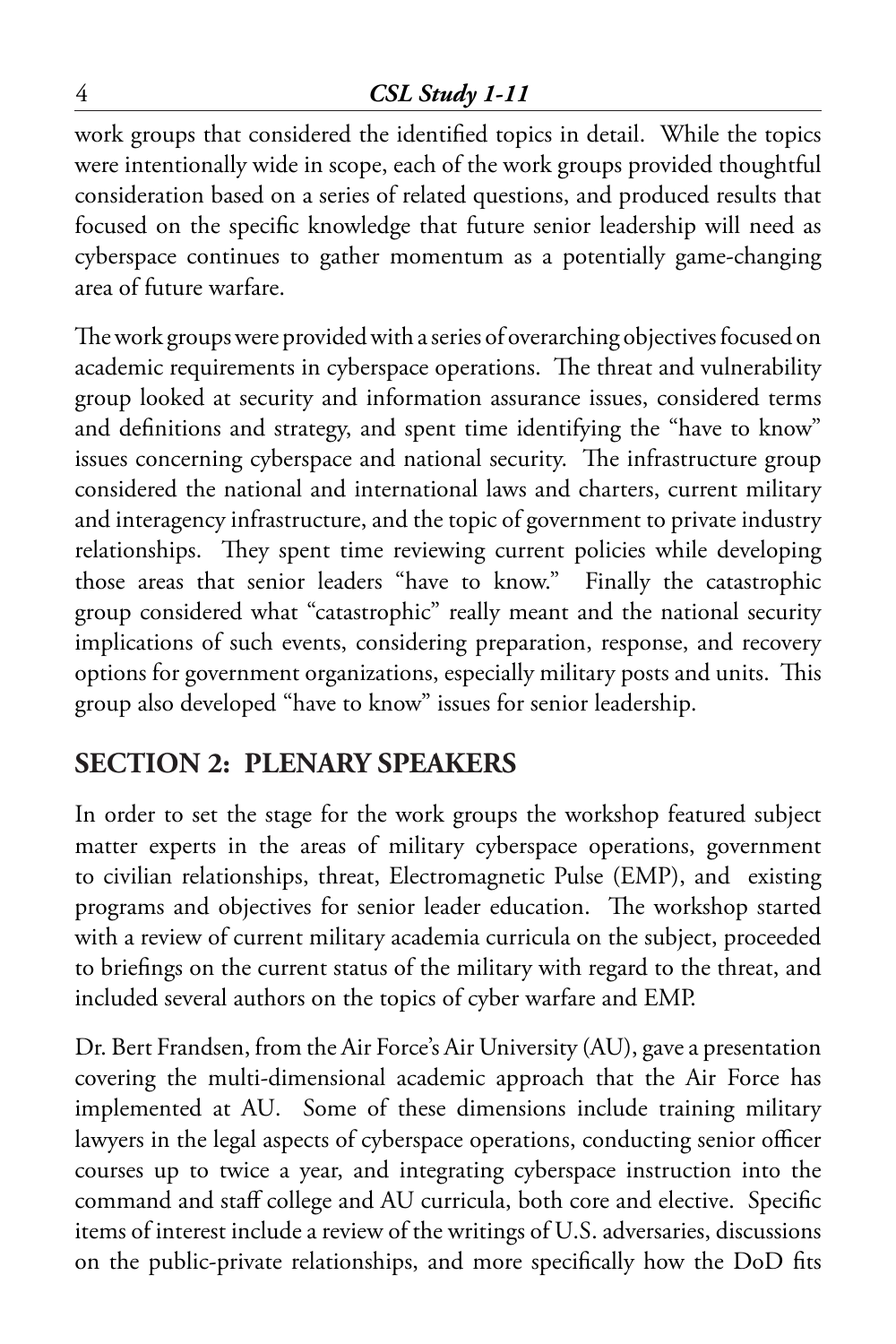inside the Defense Support to Civilian Authority (DSCA) framework. The Air Force is ahead in the implementation strategy of cyberspace operations, but they are still looking for ways to expand their cyber academics to reach a wider audience.

Colonel Hal Arata, from the Air Force Institute of Technology, presented that school's program, which is a graduate-level education curriculum offering both masters and PhD level education. They have developed a new focus area with courses for cyber officers from Lieutenant to Lieutenant Colonel, with a goal of annually educating 600 (joint service) officers and civilians.

Dr. Chris Demchek, from the U.S. Naval War College (USNWC), discussed the capabilities and courseware of their cyber department. Currently the USNWC is conducting research and looking at the emergence of laws and policies, and the development of operational concepts in cyberspace that are related to those laws and policies. The school offers two courses in cyberspace operations, one on law and rules of engagement, and one on cyber security.

The Naval Postgraduate School's presentation was conducted via video teleconference. Their course structure is developed around providing graduate education in the areas of leadership, program management and operational effectiveness. They have six departments that provide academics toward a common cyber certificate. Perhaps of primary interest to this workshop was the Defense Analysis Department, which provides instruction in such areas as doctrine and strategy, threat assessment, cyberwar, and terror.

Finally, Mr. Bill Waddell, from the U.S. Army War College, discussed the first iterations of academics and exercises that were developed for academic year 2010 and the success of that initial courseware. Cyberspace instruction at the Army War College currently includes cyberspace material integrated into several core lessons and a classified elective course in cyberspace operations. These courses are maintained at the strategic level, providing students opportunity to understand the issues and vulnerabilities faced by the United States and its allies.

The workshop then turned to a series of plenary speakers, the first of which was Major General Steve Smith, Deputy Army G6 and the director of the Army Cyber Task Force. His organization provides forces for the Army Forces Cyber mission. Currently there is a lack of situational awareness across the elements of cyber operations, as there is no Title 10 mission to protect the civilian infrastructure. To be effective in cyberspace operations the operational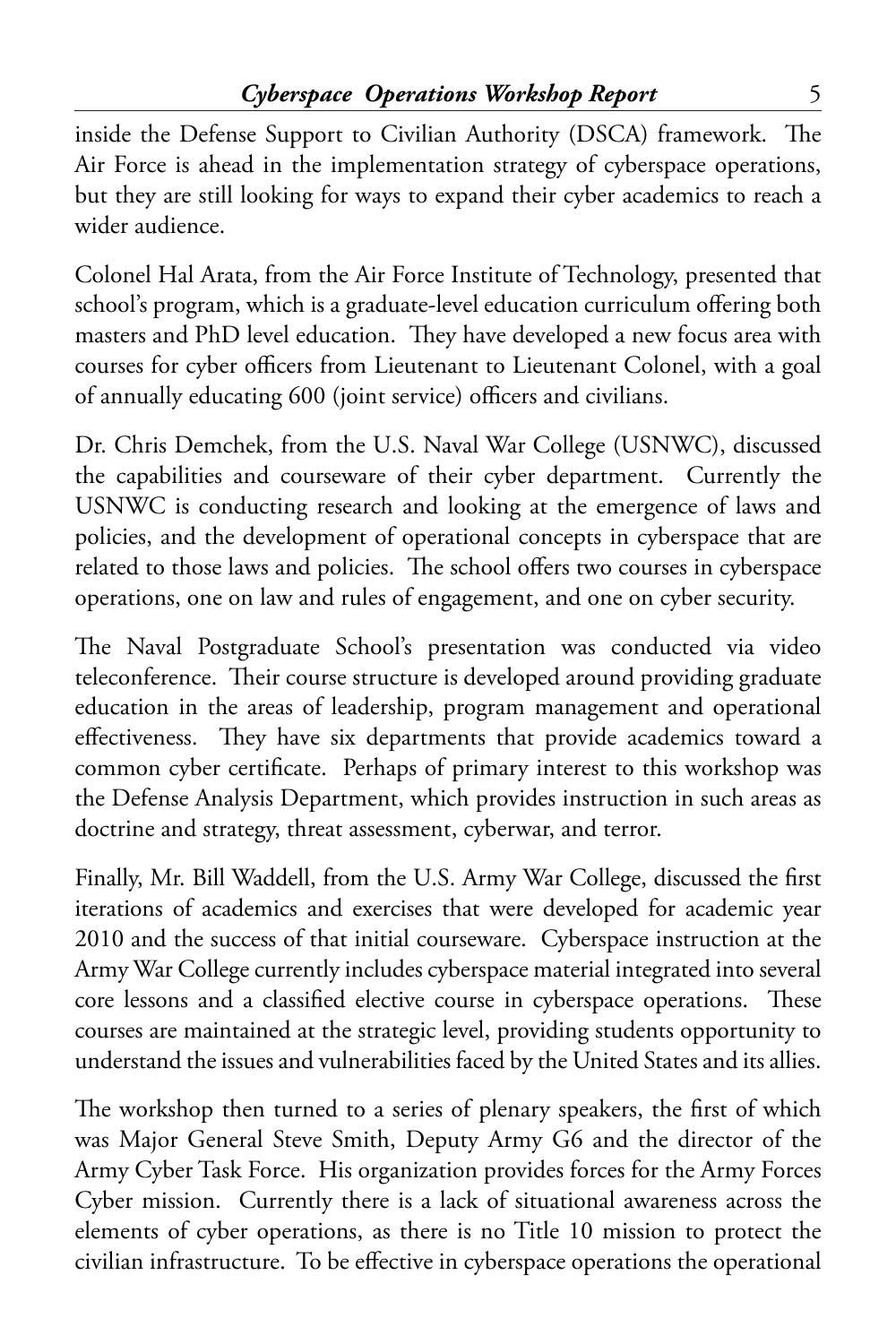concepts need to be taken out of the "geek" channels and placed in operations and command channels. On the topic of educating senior leaders, MG Smith contended that the Army personnel offices need to relook assignment policy, as it takes about 3 years to train a 'hot' operator before the individual is moved to a new job, effectively losing the training investment. This loss of manpower investment will become critical over the next three years as the Army will become 80 percent continental United States (CONUS)-based. As a result of CONUS basing, mission planning needs to be done enroute, making expertise on network defense and attack more critical to ensure that this planning can be completed. What is first needed is a cyber common operational picture (COP), information assurance approved products (supply chain management), a robust certification and accreditation program, and collaboration between services on capabilities. Additionally, with regard to personnel, the training they receive needs to provide a cultural change (the current generation has less concern for security and more concern about through-put of information), providing focus on personal security accountability and awareness of threats, perhaps through an academic outreach program made available to all commands. The vulnerabilities of new social network capability (i.e. twitter, MySpace, Facebook, and many others) must become common knowledge, especially for military personnel.

Major General Smith stated that joint services need to begin testing systems and capabilities. He said there is a need for a cyber "competition" to get people interested in the research and development of new capabilities. He belives commanders must prepare their commands for conducting operations while under "cyber attack" or in degraded mode, and providing a list of issues for subordinate commanders to consider in the cyber arena. He concluded by demonstrating the vulnerability of private information by showing what information is available through Internet search engines; in this case what information could be gained about his boss by using Google searches.

The second plenary speaker was Brigadier General John Davis, the director of current operations (J33) of U.S. Cyber Command (USCYBERCOM). BG Davis outlined the responsibilities of USCYBERCOM and pointed out that the biggest challenge he faces is getting qualified personnel, because of the competition for them. USCYBERCOM is currently defining evolving relationships between all cyber players, as well as looking at clear definitions, laws and policies. In standing up USCYBERCOM, there are special relationships that need to be developed, such as with the Defense Information Systems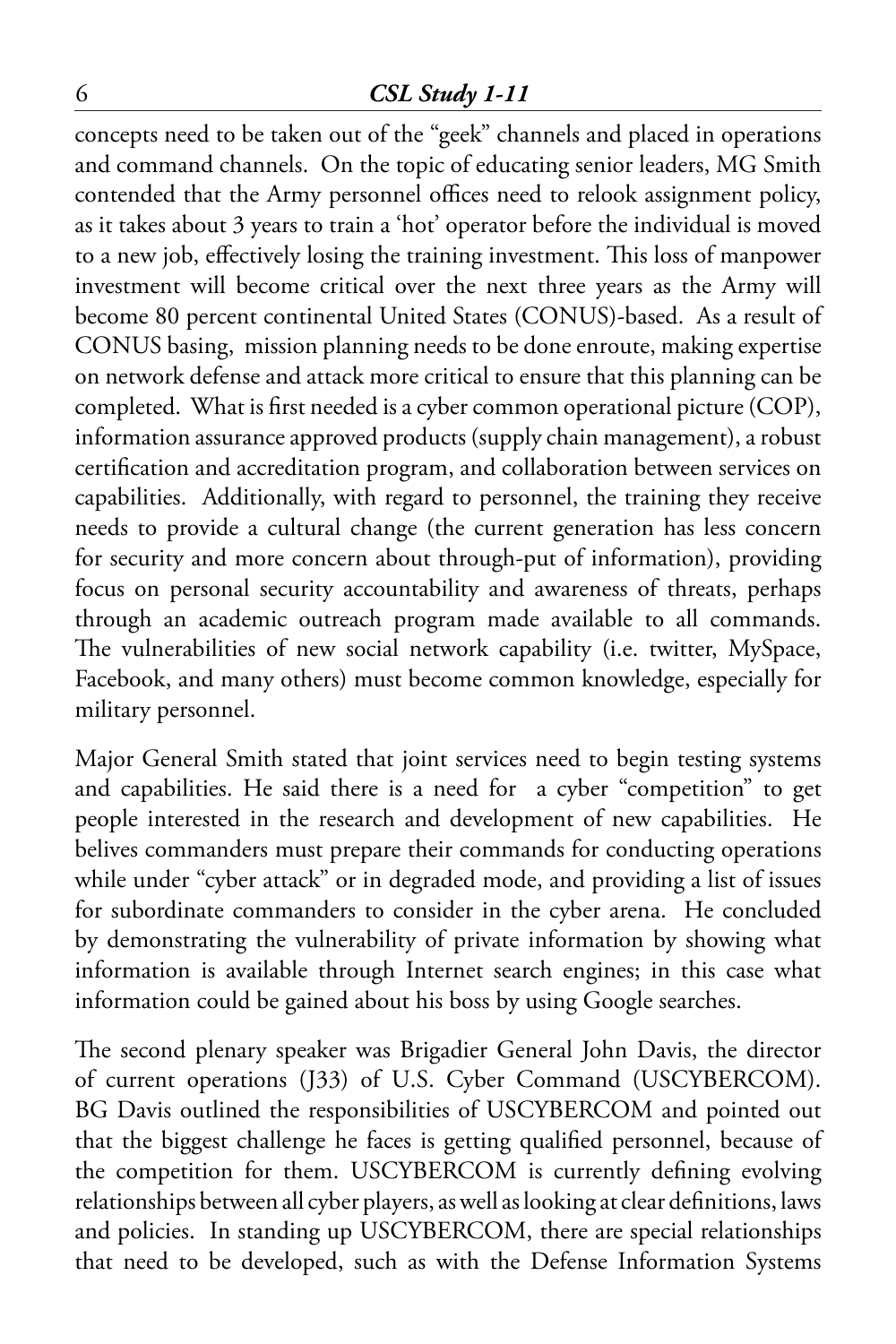Agency that formerly directed Joint Task Force – Global Network Operations (the network defense portion of cyber operations). He also discussed the development of cyber support elements within the theater commands to provide liaison between the Theater planners and USCYBERCOM. The J33 is also developing similar liaison with the interagency and industry. BG Davis supports the development of a cyber COP and expressed concern about the current inadequacy of personnel and structure in defending the contested domain of cyberspace networks. He expressed the need for synchronization across the military and other agencies. Unity of vision, effort and commitment needs to be established, especially when dealing with limited resources. This synchronization is the only way to achieve the desired effects in support of military operations. The threat is not exaggerated; there is a great deal that needs to be accomplished to secure and protect the nation's cyber infrastructure.

The next speaker was Mr. Jeffery Carr, a cyber intelligence expert and author of the book "*Inside Cyber Warfare*" and principal, Greylogic. Mr. Carr discussed threats from both Russia and China, focusing on U.S. vulnerabilities. He discussed recent documents from both Russian and Chinese leadership concerning their proposed campaigns against U.S. targets. Of note was a recent research paper concerning U.S. electric blackouts and how to cause them. He also pointed out a series of unreported incidents through the year 2005 and discussed the origin of the incidents. Mr. Carr then discussed the vulnerabilities of existing energy system supervisory control and data acquisition systems, highlighting many of the vulnerabilities in this portion of critical infrastructure. His next topic was social networking vulnerabilities, where Mr. Carr illustrated how the targeting of individuals and organizations is conducted through the use of these new media. All of these areas need to become topics for a discussion between government and private industry and relationships need to be worked out to combat the many mutual threats.

The next speaker, Dr. Peter Pry, provided an assessment of the catastrophic vulnerabilities in our nation, specifically addressing the threat of electromagnetic pulse (EMP) weapons. He discussed the possibility of a massive cyber attack being the equivalent of a weapon of mass destruction (WMD) attack, and pointed out that cyber and EMP are part of the "bad guy" doctrine. Dr. Pry then discussed the mechanics of EMP, the vulnerability of our infrastructure to natural and man-made EMP, and the congressionally mandated commission on EMP that is assessing the threat. He noted that the national power grid is highly vulnerable to cyber or EMP attack, and the recovery time in the event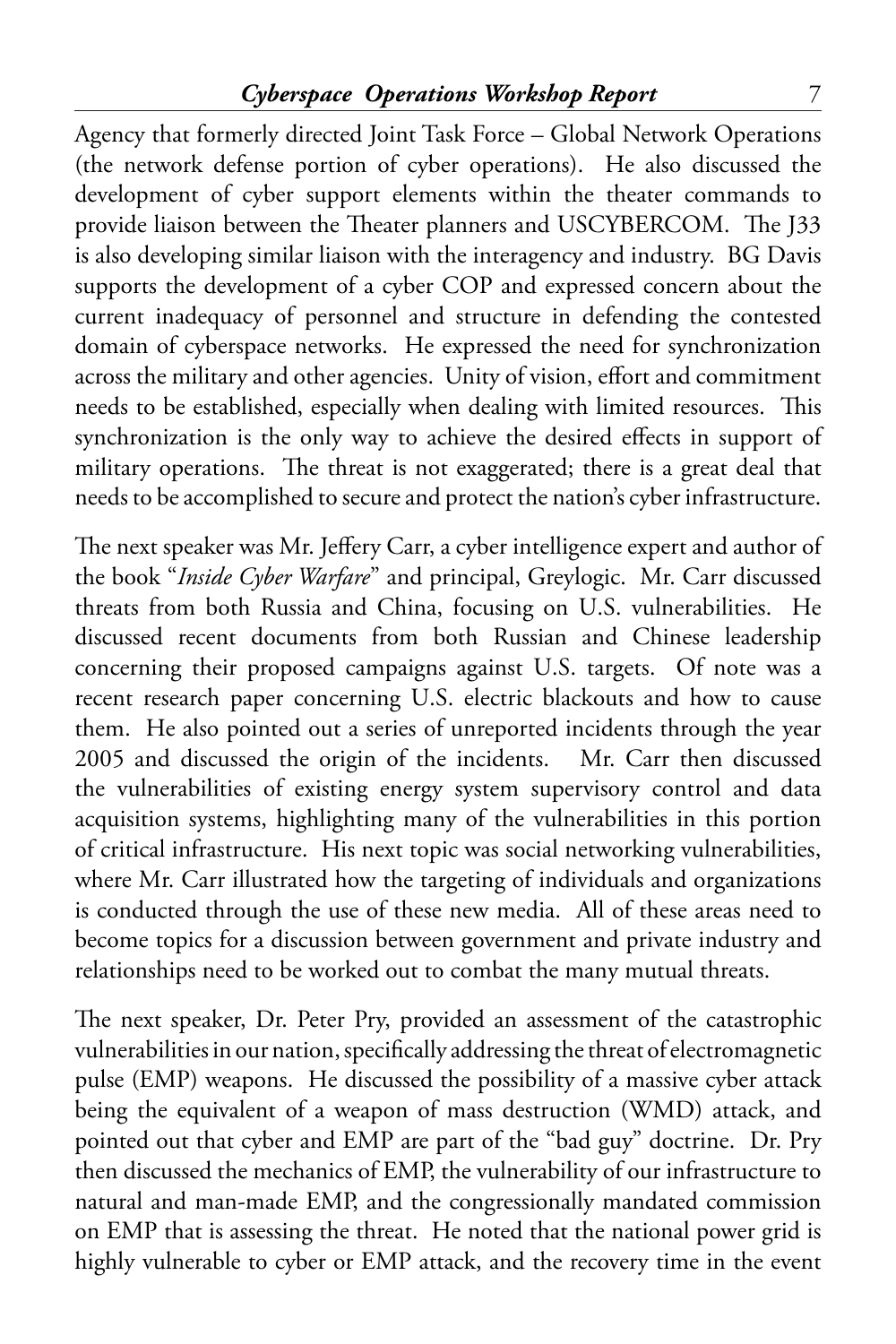of a catastrophic event could take years. Dr. Pry encouraged the audience to prepare for a potential event. His recommendations included establishing a deterrent posture against attack, providing protection of critical components of key infrastructure, establishing a COP for critical infrastructures, recognizing EMP as a threat, and establishing a plan for systematic recovery in the case of attack.

Mr. Kevin Coleman, from Technolytics, spoke about government to industry relationships. Since the commercial sector owns and operates about 85% of the critical cyberspace infrastructure, Mr. Coleman contended that the government needs to establish a working relationship with industry, especially considering the number of commercial off the shelf products that DoD uses for their networks. Supply chain management to prevent the purchase and usage of counterfeit or malicious hardware has not been as robust as necessary. There are statistics that show a large and growing vulnerability in the area of counterfeit and malicious hardware. Additionally, Mr. Coleman stated that potential adversary nations are undertaking steps that will lead to an increasing vulnerability in this area, as is evident with China's recent laws requiring product vendors to submit details of the inner workings of 13 categories of security products before selling them in Chinese markets. He believes there needs to be working relationships across government and industry in order to determine the details of cyber defense/security policy, to include a mutual understanding of responsiblities for response to hostile actions against U.S. assets. This cannot be done without all parties working together, and the appropriate time to prepare is before, not during, hostilities.

Finally, to set the stage for the working groups, Colonel Jeff Caton, from the USAWC Department of Command, Leadership and Management, spoke on the topic of what senior military leaders need to know about cyberspace operations. He addressed the DoD definitions and characteristics of cyberspace and the levels of cyberspace operations. He discussed each of the three workshop areas and prepared workshop participants for their discussions and deliberations. He concluded by discussing overarching cyberspace issues, including the development of theory, who's in charge, normalization of the commons, and preparation.

Each of the speakers was very clear on several points: the threat is real and growing; cyberspace is a battlespace; the United States is vulnerable and that vulnerability is increasing; U.S. participants in the cyberspace security effort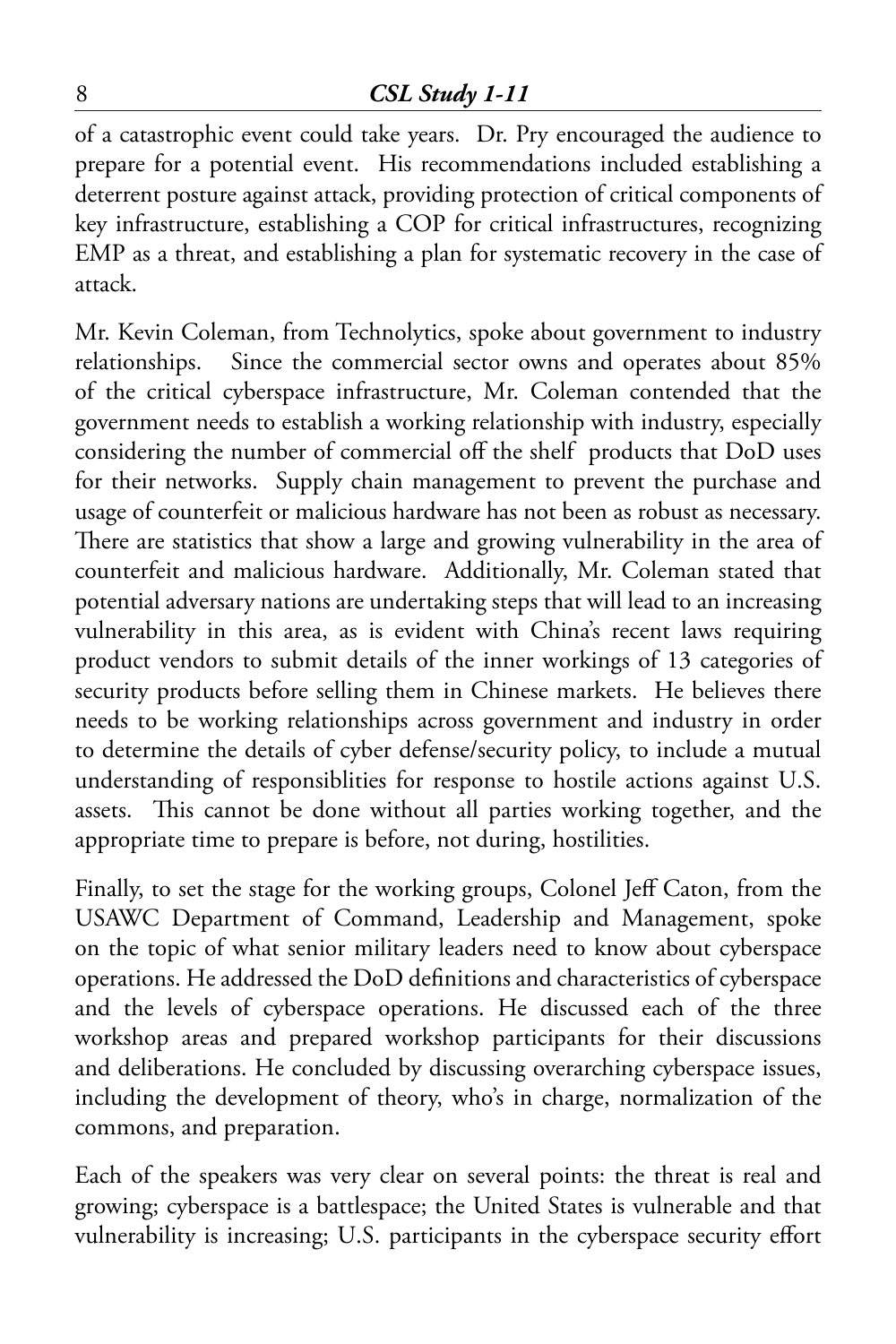must establish "unity of effort" and work together; and we must prepare now for cyber warfare. These are all senior leadership issues, as future success in both government and industry will require leaders and visionaries that understand the threat and vulnerability, can work inside the established national and international infrastructures, and who are prepared for potentially catastrophic scenarios.

## **SECTION 3: WORK GROUP SESSIONS**

After the plenary sessions concluded participants split into their work groups to conduct further detailed discussion. The report of these work groups follows:

#### *Threat and Vulnerability Work Group*

1. Experience at the U.S. Army War College has demonstrated that senior leaders respond very positively to a description of the current threats in cyberspace which reveal a pattern of constant probing, infiltration, data compromise, and even physical damage. Recent experience in Estonia and during the 2008 Russia-Georgia War further validates the need to understand and engage on this vital topic. The outline which follows is meant to serve as a summary of key information senior leaders need to know concerning cyberspace threats and system vulnerabilities which impact national security and military operations.

2**.** *Cyberspace Operational Concepts and Definitions.* An understanding of the cyberspace domain in terms of a set of operational concepts and definitions is vital in order for senior leaders to visualize the relationship between the various elements. This visualization can often be a challenge to describe due to the inherent technical nature of the topic and the classification of some of the information related to it. Cyberspace has been defined as a man-made domain on-par with the other four physical domains (land, maritime, air, and space). The National Military Strategy for Cyberspace Operations defines the cyberspace domain as:

*A domain characterized by the use of electronics and the electromagnetic spectrum to store, modify, and exchange data via networked systems and associated physical infrastructures.*

a. Operational Environment. The operational environment consists of the five domains identified above along with the information environment.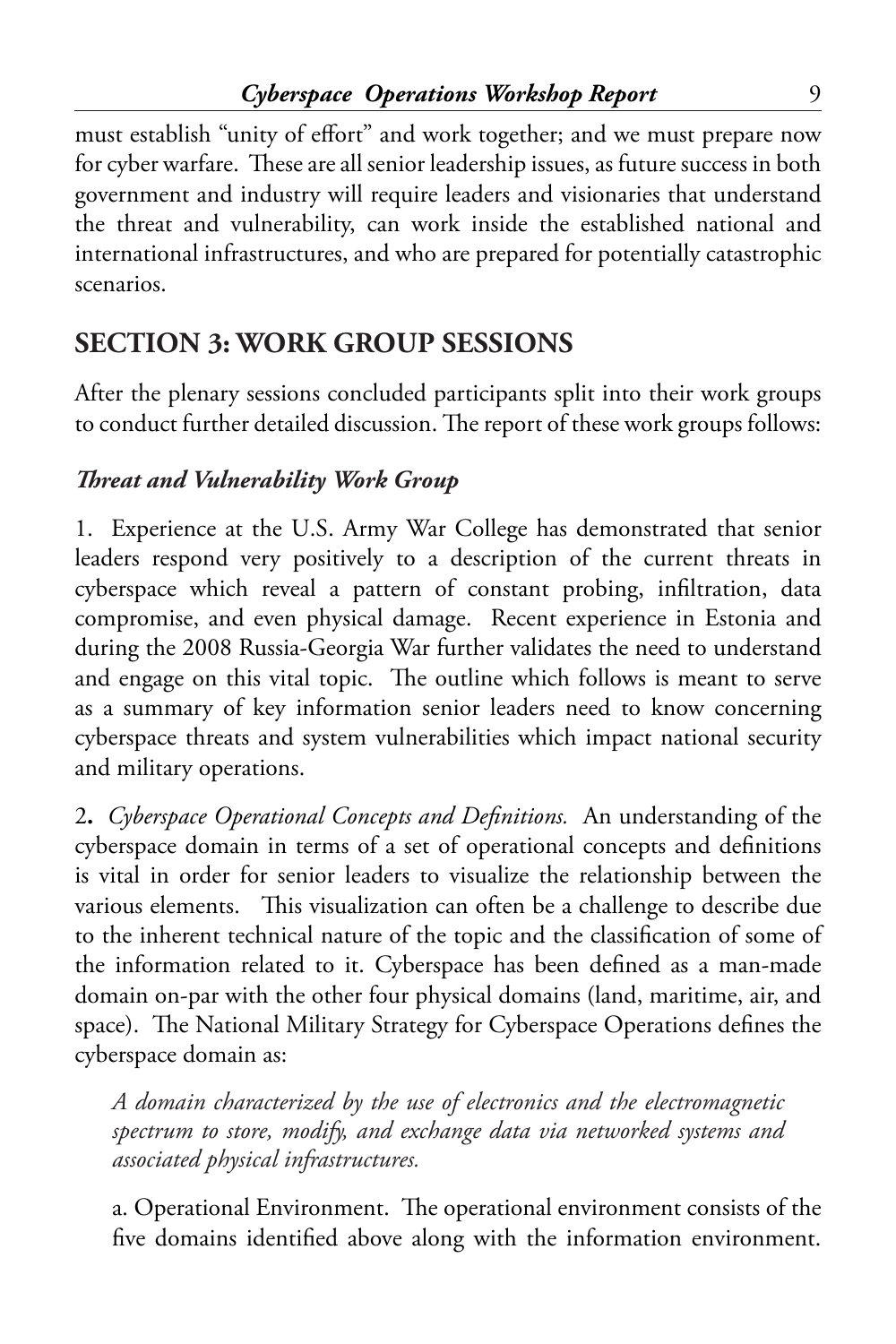The information environment as articulated in Joint Pub 3-13, *Information Operations*, cuts across all of the traditional domains and is described as consisting of:

(1) A physical dimension – the tangible real world where information systems (networks) operate

(2) An informational dimension – where information is created, manipulated, shared, and stored

(3) A cognitive dimension – which exists within the human mind where information is received, processed, and acted upon (decisionmaking) according to an individual set of perceptions, attitudes, and beliefs

(4) A social dimension – (not identified in JP 3-13) where humanbeings interact and engage collectively consisting of:

(a) The User – the individual whose information and access to the network must be protected (considered either friendly or nonthreatening)

(b) The Threat – those individuals attempting to gain access to protected or restricted information or to compromise the operation of information systems and networked infrastructure

b. Cyber Capabilities. Joint Pub 3-0, *Joint Operations*, defines cyberspace operations as being:

*The employment of cyber capabilities where the primary purpose is to achieve objectives in or through cyberspace. Such operations include computer network operations and activities to operate and defend the Global Information Grid.*

These capabilities can be thought of as being operationally focused (operate the global information grid), adversary focused (attack, defend, or exploit), or supportive of the previous two. This results in a framework consisting of:

- (1) Cyber Net Ops.
- (2) Cyber Attack/Exploitation/Dynamic Defense
- (3) Cyber Support

c. *Cyber Effects.* Likewise, cyberspace operations effects can be focused on friendly information assurance or adversary capability reduction of escalating severity: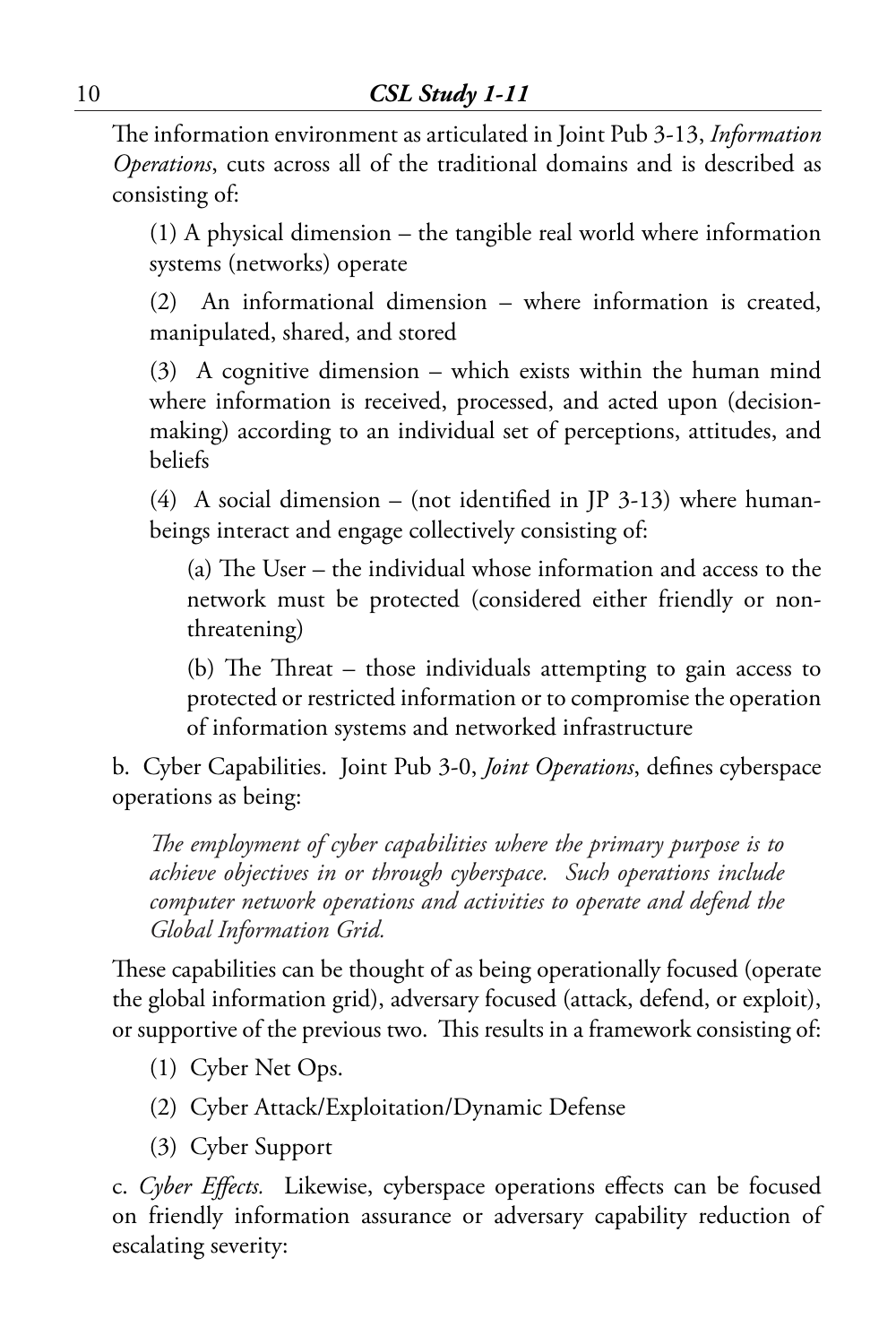(1) Informational availability/protection/delivery

(2) Deny/Disrupt/Degrade/Destroy (the four D's)

3. *Threat Framework.* Specific examples or vignettes are helpful to both appreciate the nature of the threat and to understand the relationship between the types and methods of attack with the various system vulnerabilities that are being exploited. Ways of considering the threat are as follows:

a. Threat Payload and/or Effect: Denial of service (DOS), viruses, worms, trojans, botnets, etc.

b. Threat "Originators": The various threat actors (nation-state sponsored, non-nation-state, hackers, activitists, etc. How well can attribution be made? Can individuals be identified and "finger-printed" so as to be monitored over time?

c. Threat Strategies: What different strategies are being employed? Can they be further categorized?

d. "Means–Motive–Opportunity": Is this framework from law enforcement equally valid in the cyber realm? Is such anecdotal evidence sufficient for attribution and potential response action?

4. *Vulnerability Framework.* System vulnerabilities can be viewed as being primarily associated with either hardware, software, or the user.

a. Hardware (platform). Individual PCs, servers, DNS hosts, mobile devices, etc.

b. Software. Is validation of the operating system or the applications possible given the number of lines of code and the complexity of the system? What impact does out-sourcing programming (and manufacturing) have on the confidence that either have been compromised at the source?

c. User. What training do users require to properly safeguard both information and the integrity of the information system? How can threats from insiders be identified and mitigated?

5. *Impact on National Security Issues.* Some of the issues associated with cyberspace that impact national security are:

a. "DIME" Partnerships. The Diplomatic-Information-Military-Economic model for the elements of national power offers very little insight into the interdependencies among the power "elements" which is crucial to understanding the roles that cyberspace and cyberpower play.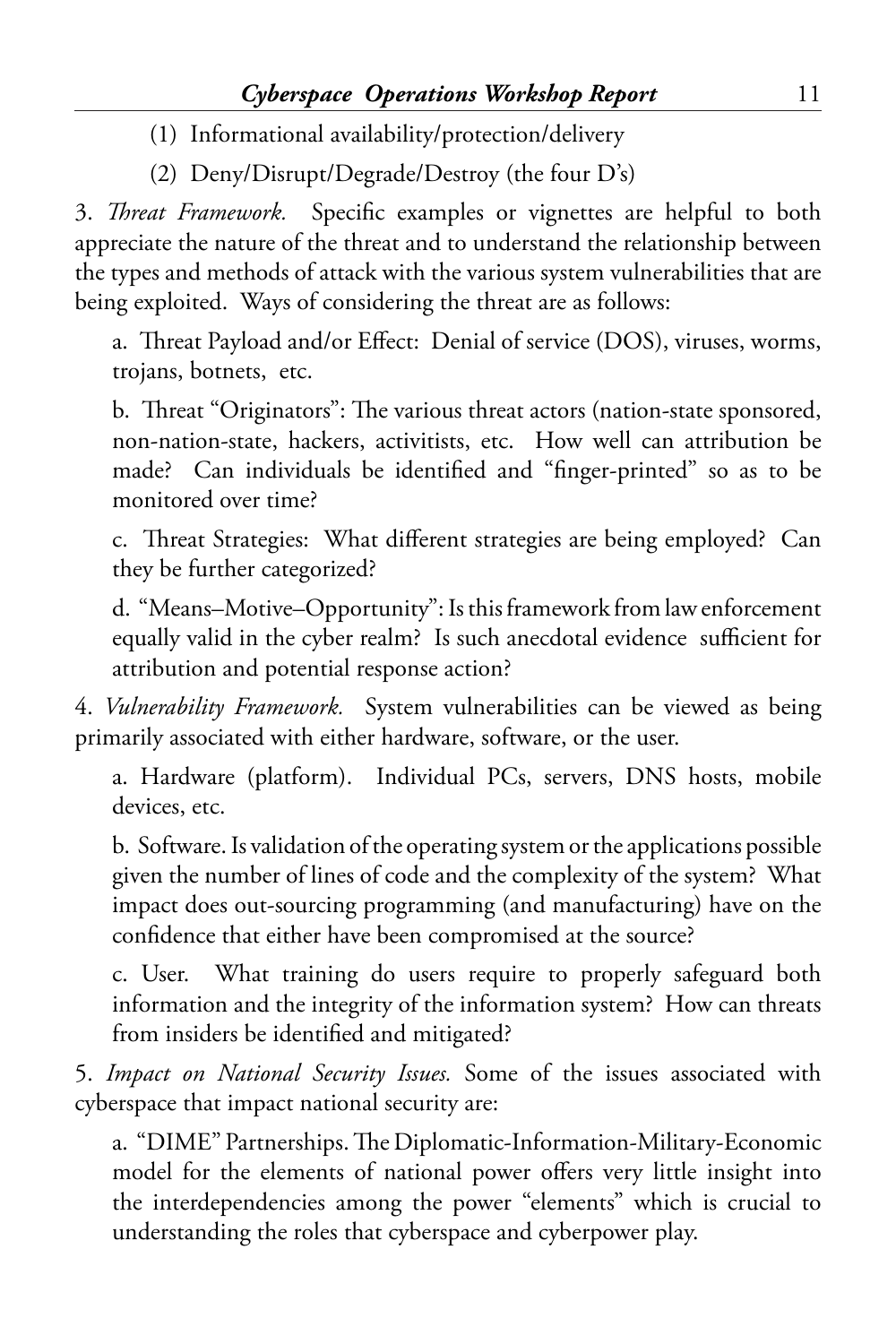b. Attribution Informs Deterrence. Effective deterrence in the cyber realm is critically linked to the ability to determine attribution for the intrusion or attack. Anonymous threats can neither be deterred nor punished appropriately after the fact.

c. Critical Infrastructure Protection. Nations which are critically dependent on the Internet for communications, commerce, power and water system distribution, etc., must protect those systems or risk the loss of vital infrastructure with a corresponding cascading set of adverse consequences. The loss of those systems will significantly impact the potential set of response options available to national leaders as well as divert assets away from punishing the aggressor to aiding the victims.

d. Increased Intelligence Requirements. Operating effectively in cyberspace demands accurate knowledge of both friendly and adversarial information system. Since these systems are highly dynamic and constantly changing, the demands on the intelligence community to keep up with them has never been greater. These requirements coupled with the classification levels necessary to protect this sensitive information are a tremendous challenge for both the intelligence and operational communities.

6. *Countermeasures.* Possible user countermeasures to mitigate the potential loss of information or the compromise of critical systems involve both a strategy and a set of actions to holistically respond to the possible threats.

a. Strategy. *Treat your most valuable data like you would treat your most valuable person*. Most users already know how to protect those they love and care about (children, family members, distinguished visitors, etc.). By extension the same considerations can be applied to protecting information and information systems in a way that both makes common sense and is easy to visualize.

b. Reduce your Attack Surface (Vulnerabilities). Applying the above strategy holistically involves considerations in three areas (similar to reducing the size of a triangle) – all of which must be addressed to reduce the overall vulnerability of information and information systems.

(1) Hardware. Both the devices themselves (through supply-chain management) and information system configuration must meet appropriate standards for safe and secure computing.

(2) Software. All software running on the system must be up-to-date and fully patched to reduce the potential for exploitation of known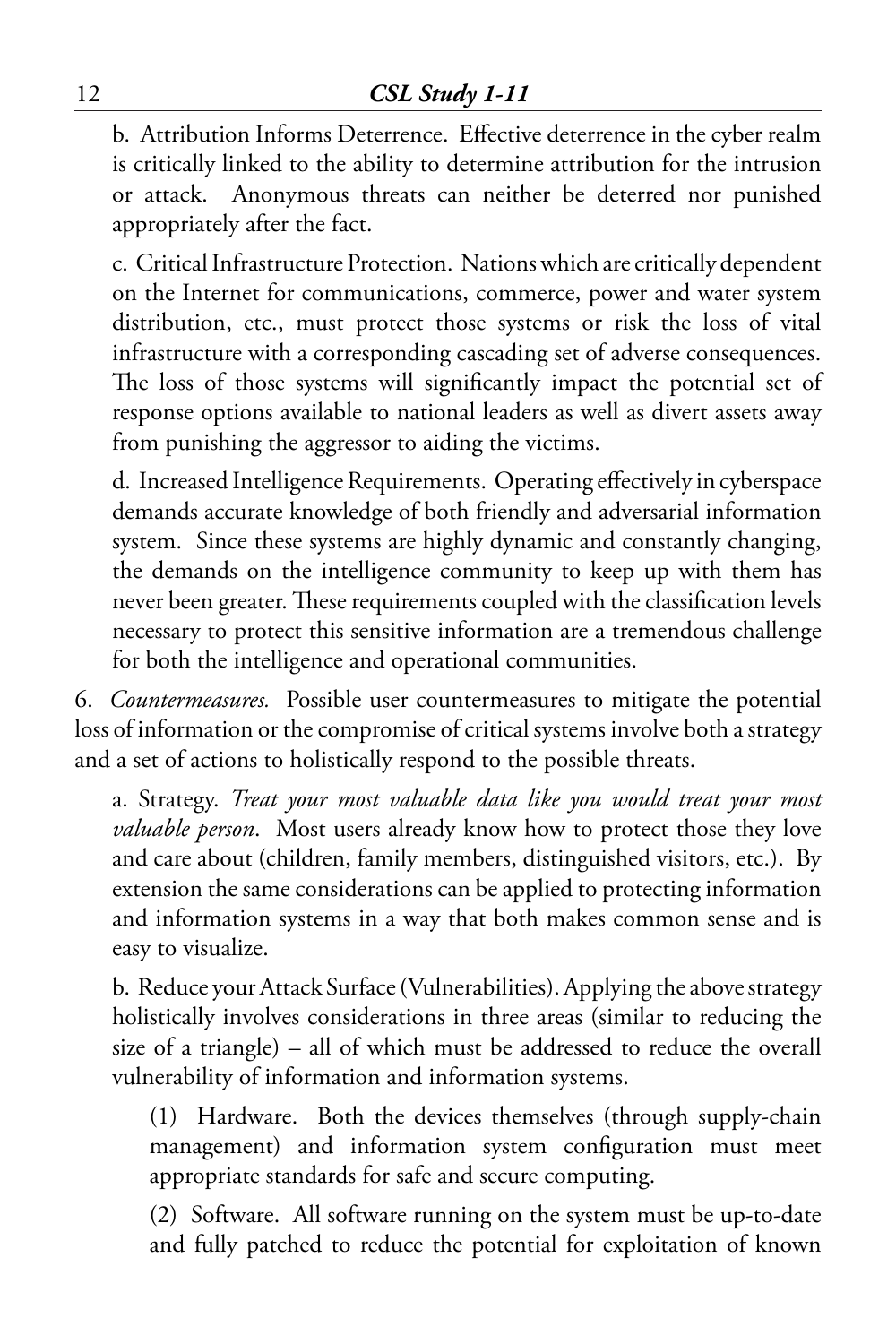vulnerabilities. Dangerous applications (peer-to-peer, etc.) must not be allowed on the system.

(3) User. All users need to take proactive steps to safeguard their systems from both human threats (hackers, robbers, etc.) and physical threats (acts of God).

(a) Identify Critical Data. Backup critical data regularly and store separately from the primary system. Use passwords and encryption to protect data at rest and in transit.

(b) Safe Computing Practices. Scan all disks before placing them in the system. Avoid questionable web-sites. Only open e-mail from known originators and scan all attachments.

(c) Real Time Monitoring. Be conscious of unusual system behavior (excessive hard-drive access, constant fan operating at high speed, sluggish response to input, etc.). Scan the system regularly for viruses, ad-ware, and mal-ware.

#### *National and International Infrastructure Issues Work Group*

In order to constrain the discussion, this group focused on two primary questions: (1) What do we expect our senior leaders to know about cyberspace operations, and (2) How should we educate them to ensure that they have this knowledge?



**Figure 1: The Unique Nature of the Cyber Domain**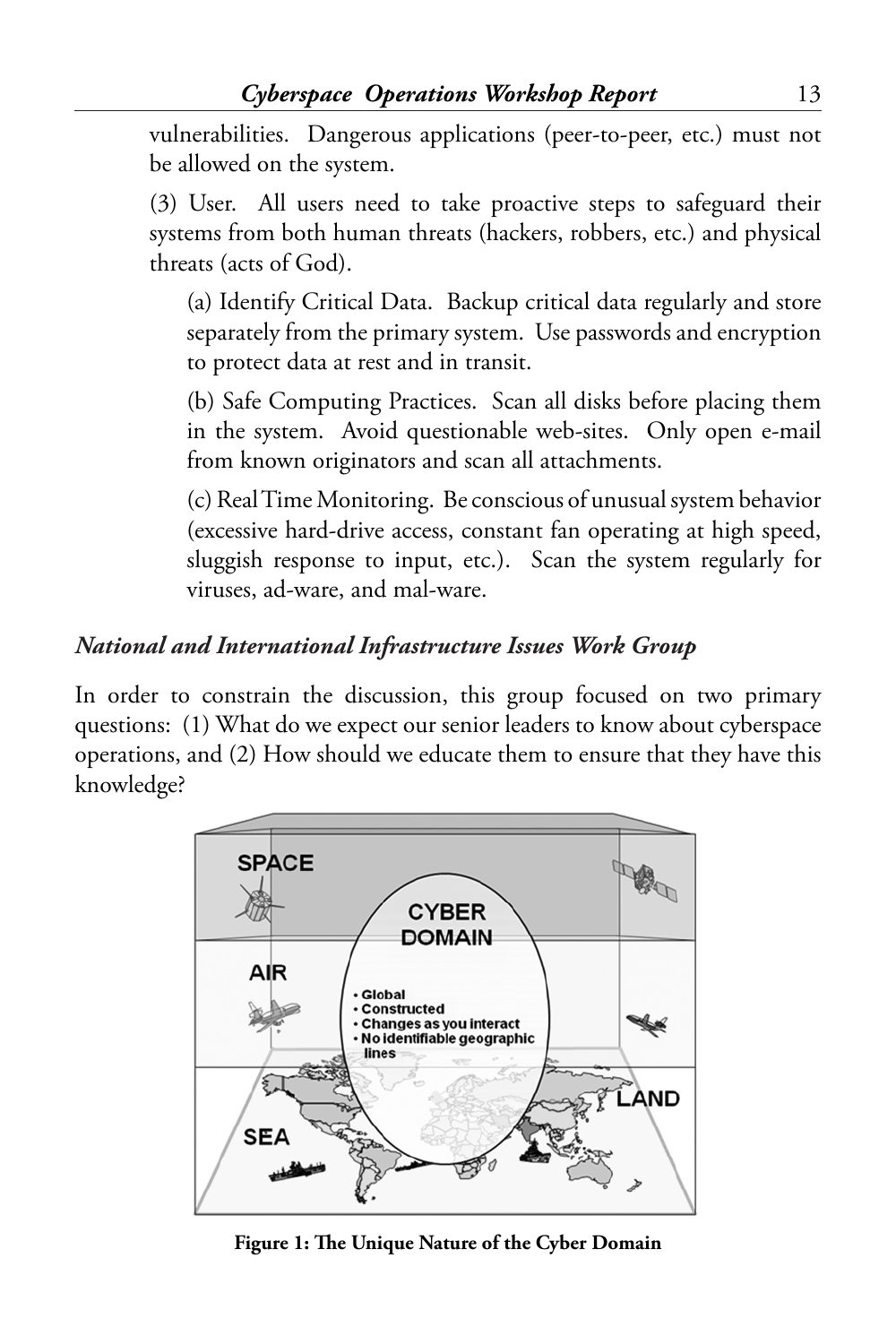#### 14 *CSL Study 1-11*

The group began with a rapid review of senior leader education at the Senior Service College (SSC) level. Students trained in these institutions will be key staff officers and advisors to senior leaders in the short term, and will be key senior leaders for their organizations in the mid to long term. The group members acknowledged that the educational objective at a SSC cannot be to develop technically-skilled "cyber-warriors." Rather, it should be to educate "cyber-aware" senior leaders who have sufficient knowledge to understand basic cyber definitions and concepts and can then make logical and appropriate decisions on cyber issues when required to do so. The ability of other military educational institutions, such as the Air Force Institute of Technology or Naval Postgraduate School, to produce technically-skilled "cyber-warriors" was highlighted.

The group then noted the many inherent challenges in successfully educating SSC students on a domain that is so dynamic. Rapid changes in technologies, definitions and concepts, organization structures and missions, authorities and policies, and domestic and international laws all impact the knowledge base for cyber operations.

#### *Question 1: What do we expect our senior leaders to know about cyberspace operations?*

The group decided that there were basic definitions and concepts that needed to be taught as part of a core or basic senior leader education curriculum. Presentation of definitions of key cyber terms, especially "cyber warfare" and "cyberspace operations" is necessary, due to the ongoing debate on the meaning of these basic terms. In addition, the group agreed that there was a strong need for the development of a common cyber operations language – a cyber lexicon – so that all players (government, private, and international) can properly understand the dimensions of cyberspace and then collaborate successfully to address critical cyber issues. The group also agreed that basic cyber education should include an orientation on cyber defense, offense, organizations, policies, and capabilities, to include details of the various domestic and international authority and legal issues that impact what can be done, and by whom, in cyberspace.

The issue of how much knowledge of information technology (IT) should be taught created some contention within the group. While it is clear that younger generations are more comfortable with IT, it is not clear that they are sufficiently technologically-skilled to fully understand critical cyber issues. The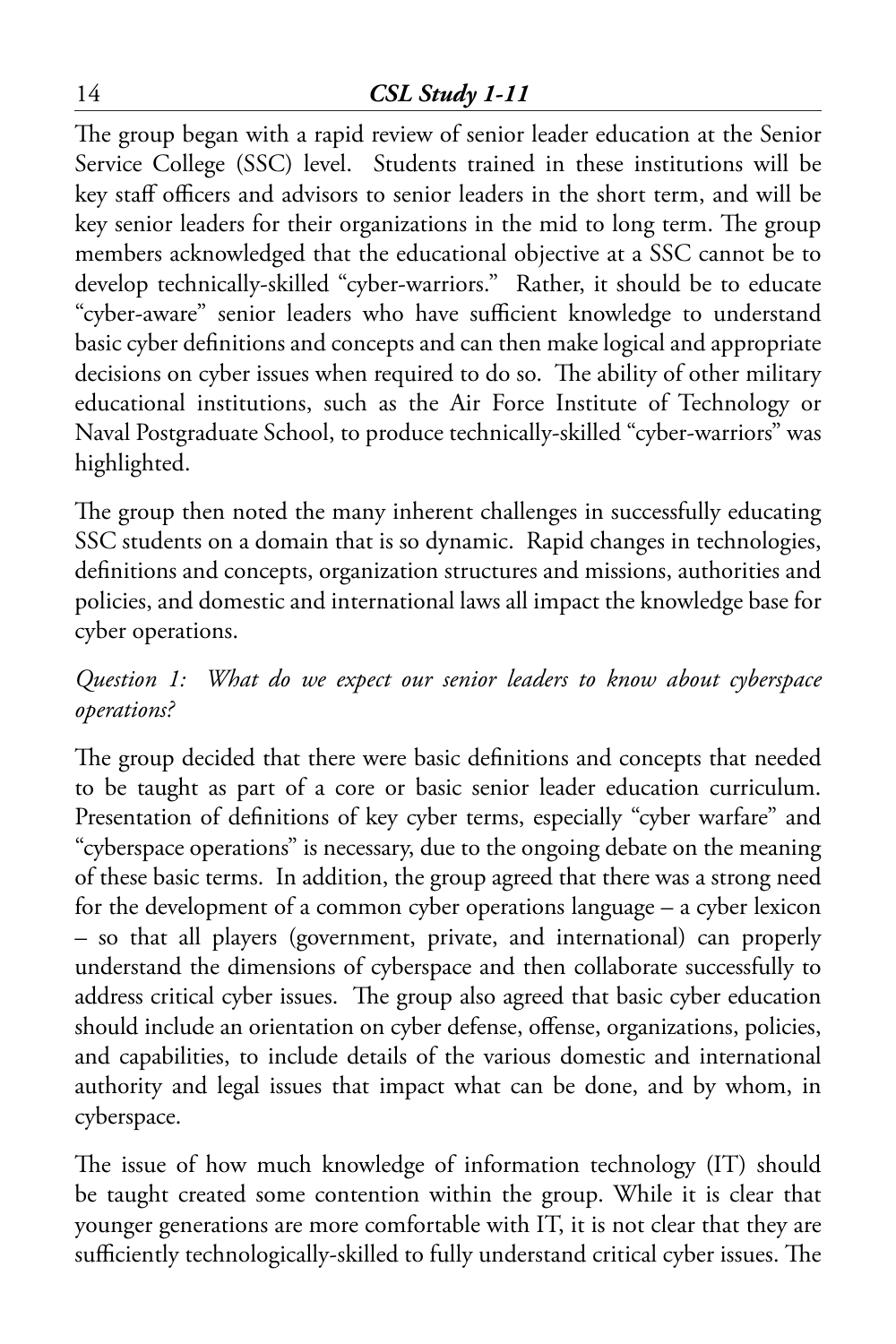challenges experienced in the Army War College's first cyberspace operations elective are representative, where roughly one-third of the class was very conversant with cyber issues and computer networking technology, one-third was moderately informed on these topics, and the remaining one-third was almost completely uninformed on any cyber-related topics, to include basic computer networking principles. In the end, the group consensus was that there was a need for basic education on computer networking operations so that senior leaders can make informed decisions on cyber defense and offense actions and fully understand the operational impacts of those decisions. A variety of options for this introductory training were reviewed, ranging from self-paced on-line education to a formal preparatory classroom course. There was no consensus on the best way to perform this education, however. The group also highlighted the impact of IT centralization within the various services, which has had the effect of removing much IT decision-making from local commanders, as well as the need for senior leaders to develop a backup plan for degraded operations as a result of their own cyber defense actions or successful threat cyber offense actions.

Much of the subsequent discussion revolved around cyber defense and offense issues. Group members noted that countering cyber threats is inherently all about risk management, as a network will always have cyber vulnerabilities and will be faced with constant cyber threats. As a result, senior leaders must understand the normal noise level for their cyberspace environment but must also be aware of what constitutes an anomaly or spike in that noise. In addition, they must understand that the potential quantity of cyber attacks from nation-states is low but the potential impact is high; conversely, the quantity of cyber attacks from other sources (criminals, hackers) is high but the potential impact is generally low. Leaders must understand that the United States is particularly cyber-dependent, and thus is very vulnerable to attacks on our cyber infrastructure. Throughout all cyber activities, senior leaders must understand that the key cyber problem is the challenge of rapidly and accurately determining cyber attack attribution, a necessary step prior to initiating any cyber offense actions.

The group discussion then shifted to the fact that complex problems in cyberspace defy simple solutions, as the technologies are ever-changing, threats are dynamic, and there are many players with significant equities. Senior leaders need to appreciate the various current methods for cooperation, communication, and collaboration, both at interagency and between public,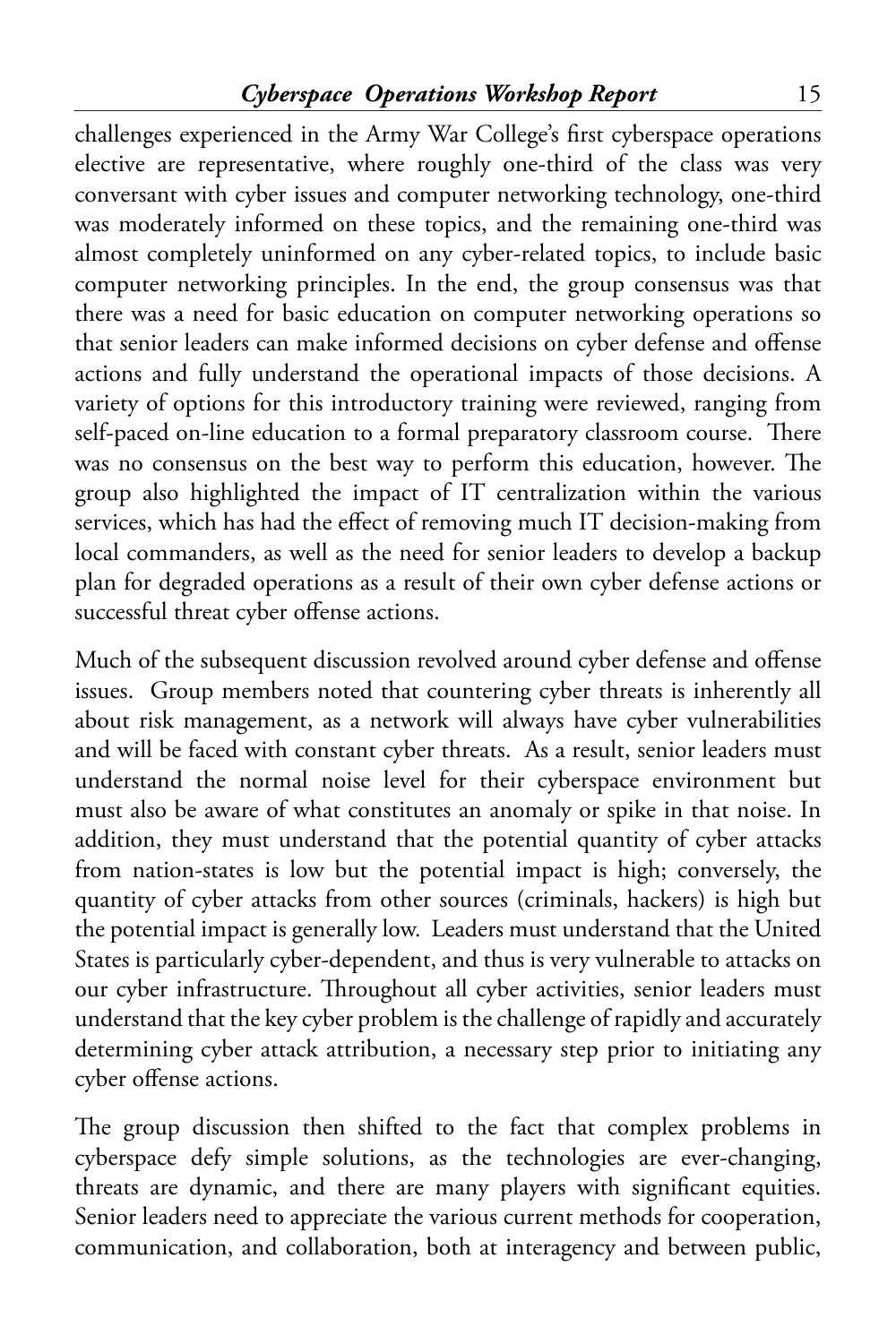private, and international organizations. When feasible, whole of government approaches and improved international cooperation need to be applied to cyber operations. In addition, SSC students need to understand that there are 18 national critical infrastructure sectors of which over 80% are operated or owned by the private sector; the cascading effects of civilian critical infrastructure failures will eventually impact military facilities and operations. This issue is especially critical for military networks, which have great reliance on commercial communications networks, both terrestrial and satellite.

Two additional issues that the group discussed were the impact of the current U.S. science and engineering education (human capital) deficit, which will negatively impact everyone – military, government, and business – and the continued decline in U.S. research dollars which will negatively impact our future cyber competitiveness. While these issues are outside the direct purview of the DoD, government organizations will have to live with the resulting challenges to hiring cyber-skilled employees and procuring future computer technology. This situation is further exacerbated by the low-density/highdemand nature of cyber expertise – the U.S. government must determine improved methods to recruit and retain these highly skilled personnel.

#### *Question 2: How should we educate future senior leaders to ensure that they have this knowledge?*

With respect to a basic or core SSC curriculum, the group recommended the increased use of scenarios with integrated cyber components within existing curricula and experiential educational events, such as the Army War College's Strategic Decision Making Exercise. They also suggested that core curriculum cyber instruction should focus on the differences between cyber operations and traditional operations and then illustrate the integration of cyberspace and traditional operations. Finally, they noted that classroom instruction should show integration of cyberspace with other domains, while highlighting cyberspace's unique role as the only man-made domain. All members of the group understand the difficulty of adding additional cyber education opportunities within the core curriculum due to the many other competing educational requirements at the SSC level. However, there was also a general consensus that cyber threats may now be so significant that cyberspace operations should warrant a more dedicated focus within the SSC core curriculum.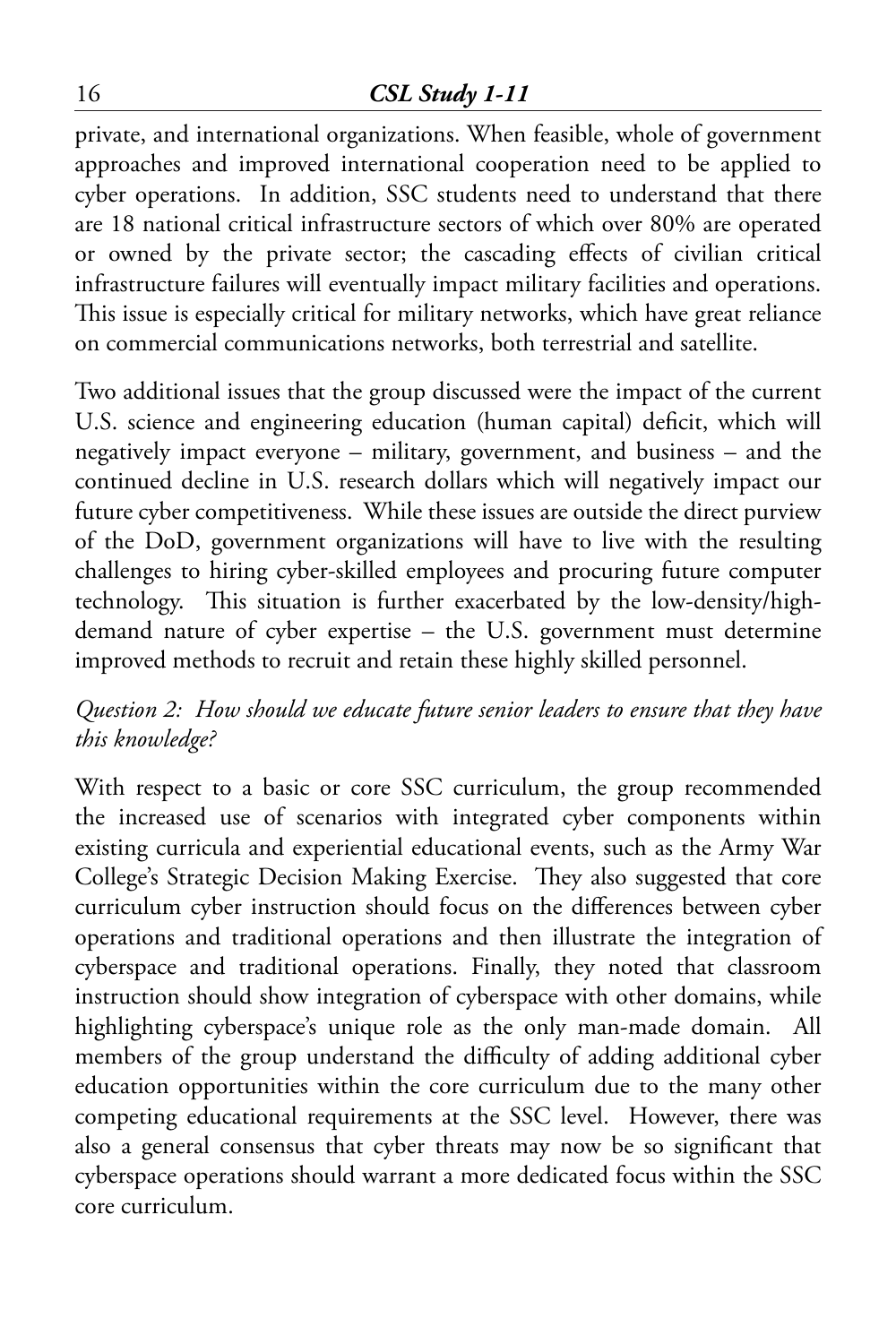The group recommended that the SSCs sustain use of cyber-focused elective(s) to provide greater depth on cyberspace issues to interested students, especially since these electives can be structured as U.S.-student only courses and can then be offered as classified courses, allowing much greater discussion on cyber defense and offense issues. In these elective courses, they further recommended the use of real-world cyber case studies to illustrate the importance and impact of cyber events. If available, a review of recent industry and government cyberspace incident "hot wash" reports on intrusions and responses would add further fidelity to cyber issue discussions. The group also noted the importance of knowing what is going on in both the public and private sectors. Along with visits to government cyber facilities, participants suggested that visits to network security operation centers of major local corporations would be valuable and very feasible, as every corporation is dealing with network intrusions on a daily basis and have developed cyber visualization and response capabilities. In addition, they suggested the use of guided lab discussions and mal-ware demonstrations to illustrate critical cyberspace concepts and appropriate responses.

Throughout the SSC curriculum, the group recommended the encouragement of student research and writing on cyberspace issues and suggested that adding a student cyberspace writing award could further encourage this type of research and writing. Other recommended supplementary cyber education methods include scheduling noon time lectures and brown bag discussions with cyberspace subject matter experts, expanded partnerships with other war colleges, Naval Postgraduate School, Air Force Institute of Technology, DHS, USCYBERCOM, civilian academia and industry to address specific cyberspace topics, and the possible use of SSC Fellows programs to include experiential education opportunities within the cyber industry. A final suggestion was to develop continuing education modules to help SSC graduates maintain currency on the cyber domain as it continues to evolve.

#### *Preparation for a Catastrophic Event Work Group*

Key findings of group: Cyberspace-related catastrophic events are not only feasible, but also plausible, and some will argue, inevitable. Current military and government policy, doctrine, and senior leader education may not adequately address the catastrophic scope of potential events. Fortunately, much of the effort required to mitigate the catastrophic events exist or are in progress, but they need their scope of effort expanded or more fully defined.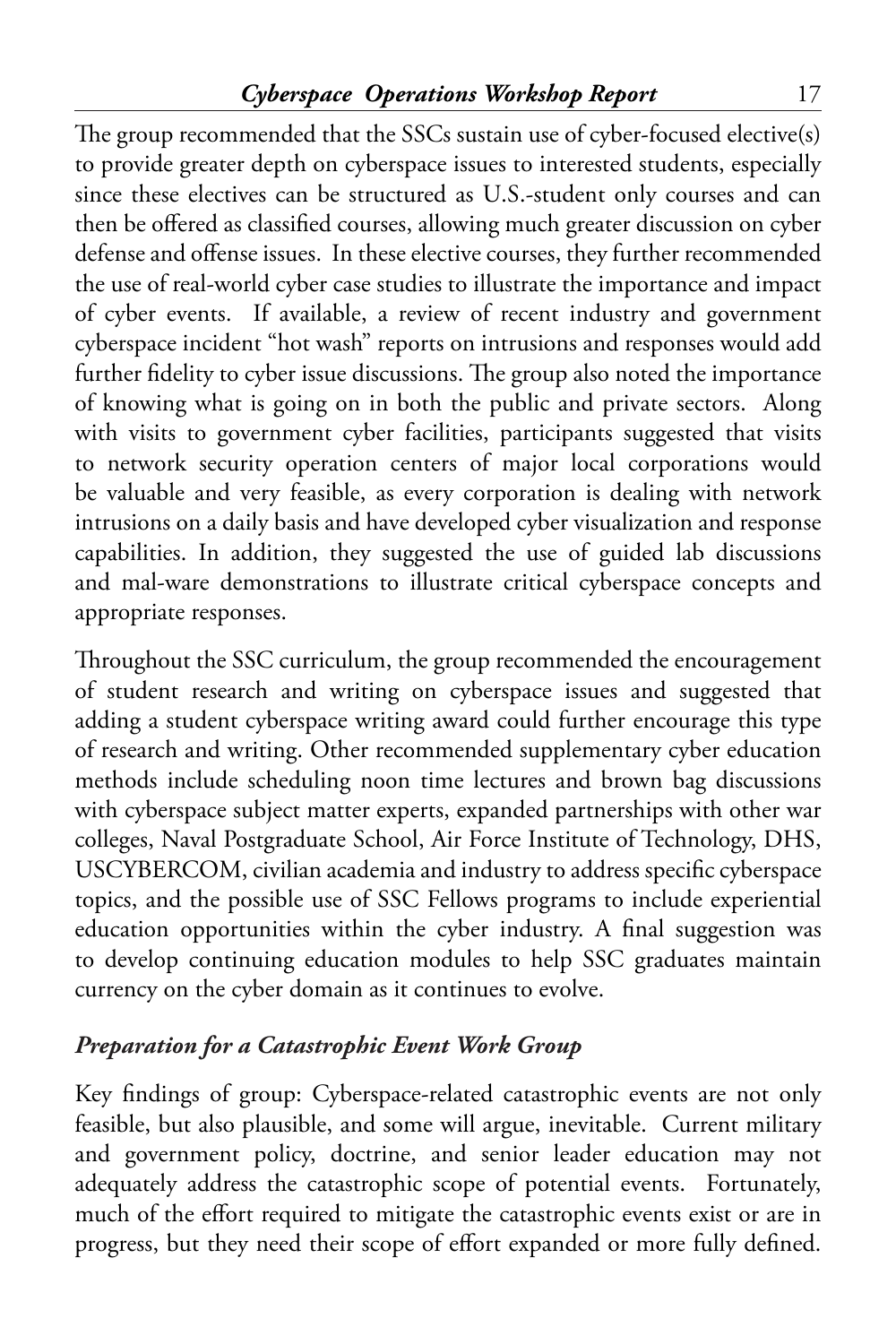Proper education, preventative measures, and preplanned mitigation processes lessen the chance of a widespread cyberspace event from becoming a national (or international) catastrophy.

Examination of group study questions:

Terms and definitions. The group looked at three specific cyberspace threats:

- a. Natual electromagnetic events (such as magnetic field disruptions caused by solar storms)
- b. Internet-faciliatated events (attacks and accidents) that disrupt electrical control devices (such as disruptions of supervisory control and data acquistion [SCADA] systems)
- c. EMP events

1. What is "catastrophic"? The group developed a spectrum chart (below) to illustrate the factors and scope of emergency events that may require the response of organizations at the local, state, and federal levels. The vertical axis of the diagram represents the number of people affected and the horizontal axis represents the time to recover from a given event. Some examples are weather events (such as floods and hurricanes), geological events (such as earthquakes or tsunamis), and biological events (such as an influenza outbreak). The group judged an event to be catastophic when the number of people affected was greater than that normally covered by a given federal response area and the time to recover was well beyond that of a localized disaster. Also, catastrophic events involve almost complete disruption of communications and other infrastrucutre (such as the electrical power grid).

Three feasible catastrophic events are illustrated in the diagram: high-end cyberspace attacks (such as shutting down the SCADA systems controlling nationwide power generation and control), solar eletromagnetic storms (such as the Carrington event of 1859 and similar geomagnetic storms that may occur during the maximum output period of the 11-year solar cycle), and highaltitude nuclear EMP attacks that would have nationwide effects (such as that demonstrated in the U.S. Operation Fishbowl series of nuclear tests in 1962).

2. Preparations. The group identified several proactive measures to address potential catastrophic cyberspace events: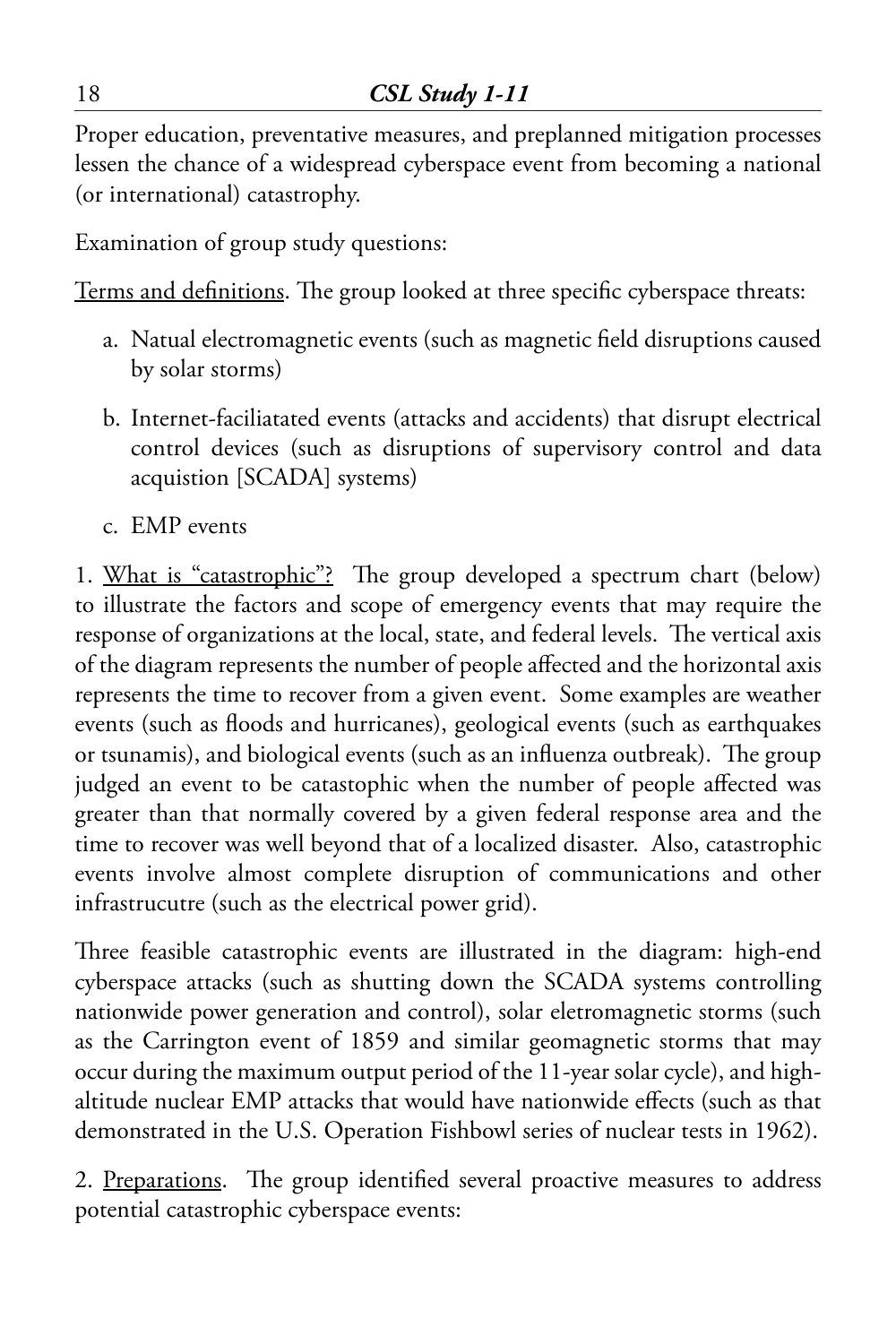- Provide for an active and integrated cyber defense posture, integrated across the public and private sector. Properly implemented, this should help to reduce the spread of the effects, aid situational awareness, and encourage transparency of action.
- Consider expanding current emergency preparedness to the concept of "1950's" civil defense to include prepositioning of materials and stocks. These are prudent measures to help distribute the burden of supplying essential material (food, water, fuel, etc.) more evenly during any event and emphasis the benefits of individual citizen preparedness.
- Legislation to protect critical cyber related infrastructure (e.g., implementation of House Resoluton 5026, Electrical Grid Protection). Such actions are being considered by the current session of Congress.



**Figure 2: A Spectrum of Catastrophic Events**

3. International implications. Although the group focused primarily on internal U.S. actions, it also touched on several issues with global effects:

• Develop a deterrence protocol for cyberspace and EMP threats. Consider a clear and unambiguous policy, primarily directed toward nation-states.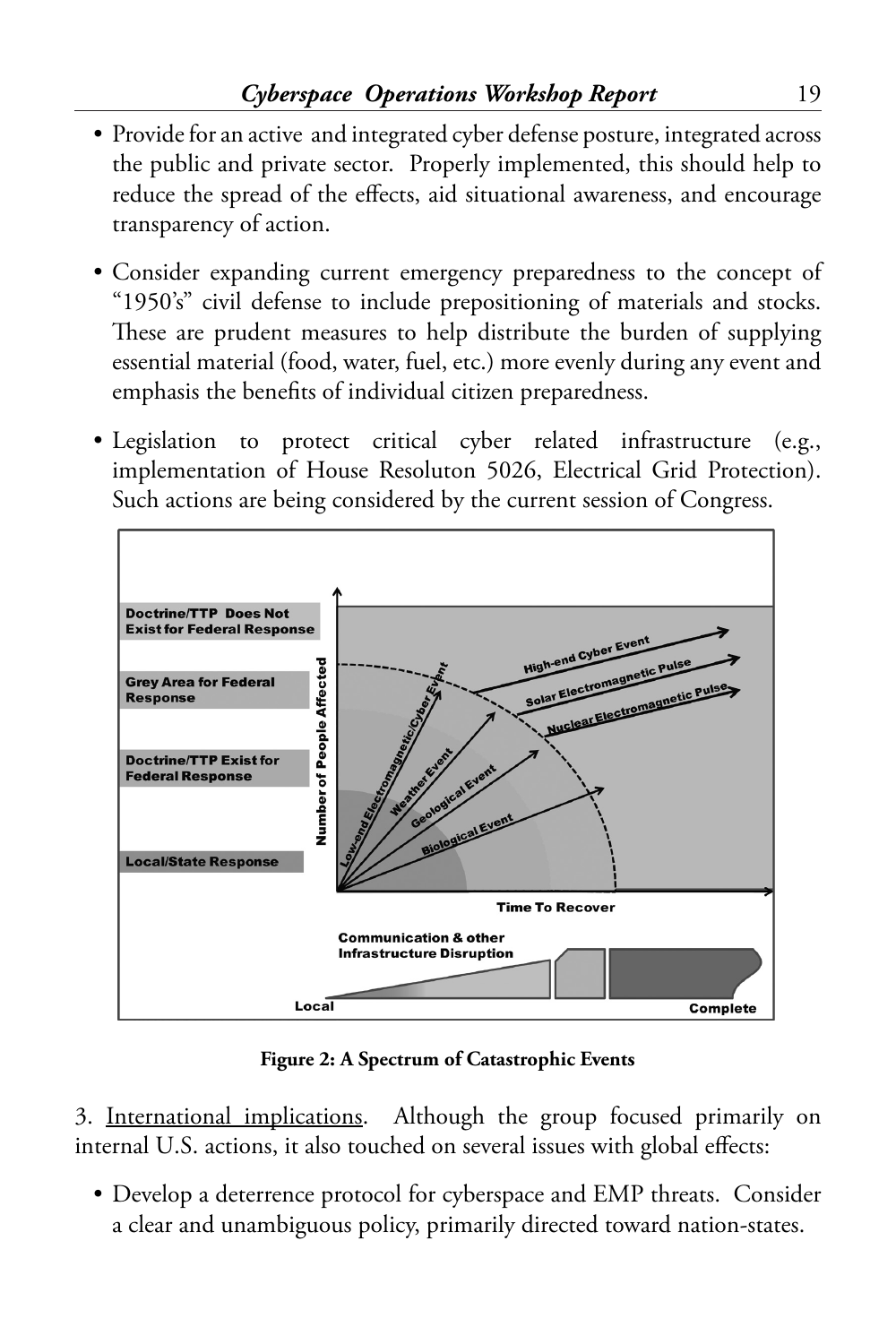- Establish international protocols across all elements of national power. Consider existing treaties and law (such as the Law of Armed Conflict) as well as alliances (such as NATO).
- Consider retaliatory action based on established and exercised protocols. Any such actions should not be *ad hoc*, rather, they should be thought out and tested (using simulations or wargames) well in advance to assess potential second- and third-order effects.

4. Doctrine and planning needs. The group recognized the need to establish and evolve tenets and guidelines for operations related to catastrophic cyberspace events:

- Expand and exercise existing contingency and reconstitution plans to address catastrophic infrastructure loss (e.g., update National Response Framework). This may not require a complete rewrite, but rather an expansion of scope to encompass catastrophies. During the outbrief of the group findings, it was discovered that an interagency effort is underway to accomplish this and develop a National Cyber Incident Response Plan.
- Implement a pre-positioned and robust public information campaign. There was group consensus that an essential part of any cyberspace catastrophy response must include immediate and well coordinated communication nationwide to reduce any initial panic and uncertainty.
- Activate military bases as designated "Islands of Recovery." This concept is the cornerstone of the recovery strategy—as such, they must be identified and resourced well in advance.
- Implement roles and responsibilities of public and private sector to include jurisdictional authorities in accordance with National Response Framework. This should be planned with an all-of-government and all-ofprivate sector considerations.

5. What areas are "Have-to-know," what are the implication academically, and what is the best methodology to accomplish?

• Students must know that all national elements of power (diplomatic, information, military, and economic) must be considered in developing strategies and plans to address cyberspace catastrophies. They must also know the chacteristics of cyberspace and relationship to other domains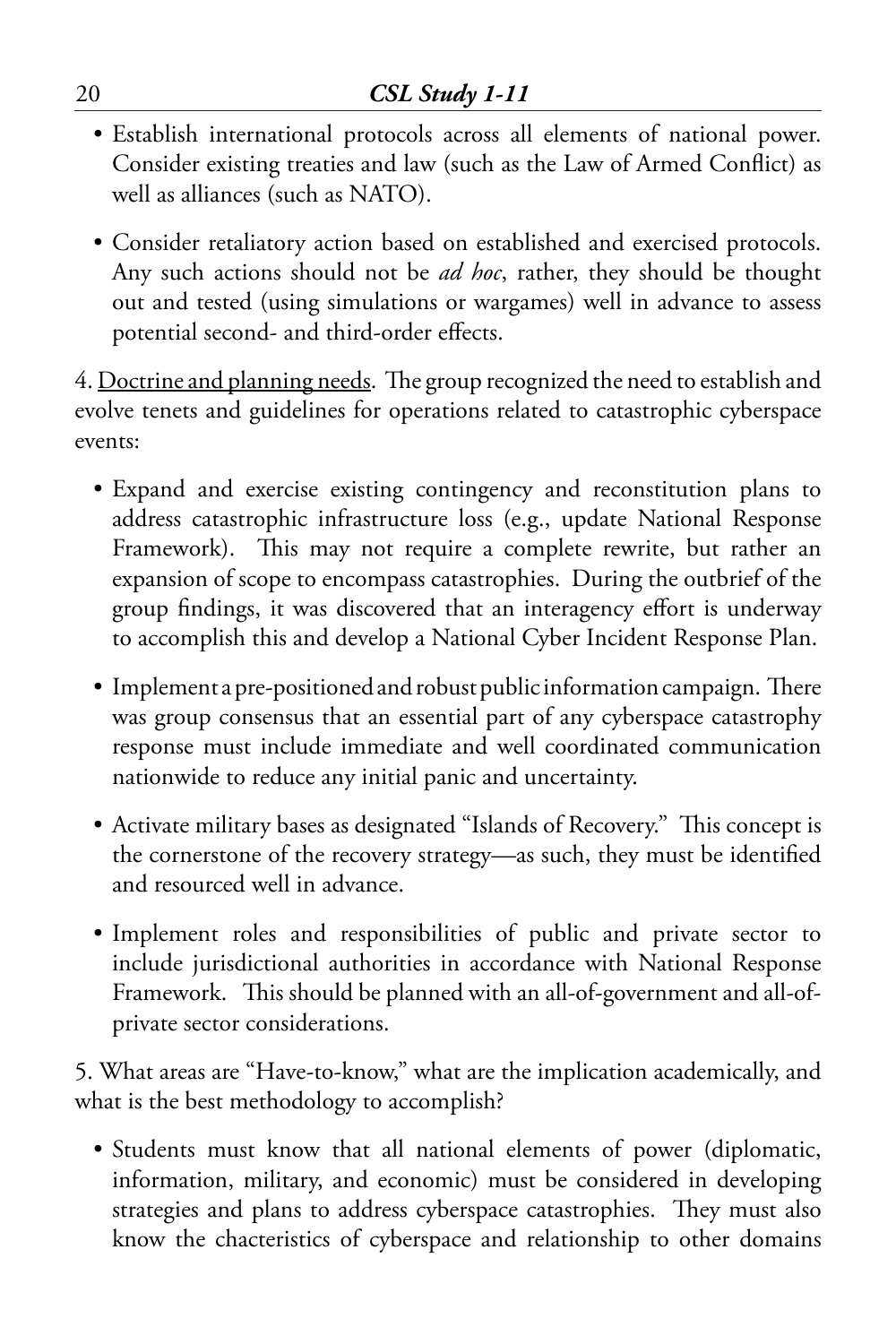/strategic commons (i.e., air, space, and sea). They must appreciate the feasibility and plausibility of potential cyberspace events to have immediate and widespread catastrophic effects. And students must understand their potential roles in supporting proactive preventation measures as well as reactive mitigation actions.

• The best way to accomplish the education of these issues is by having them integrated throughout existing curricula. If appropriate, there can be a dedicated lesson on the basic characteristics and theory of cyberspace to provide a foundation for application. Cyberspace inputs into student exercises scenarios, ranging from small "table top" to more elaborate "multi-cell" exercises, can provide an opportunity for such application. For example, a catastrophic cyberspace event may provide an excellent scenario for applying material during DSCA lessons. Elective courses can provide a deeper knowledge base for students that require a more detailed understanding. Faculty-sponsored student research can help to expand the cyberspace knowledge base for the national security community writ large.

6. How should service college faculty be educated & prepared to present Cyberspace issues?

- Understand specific facts on the overall characteristics and effects of cyberspace events.
- Knowledge of current cyberspace-related efforts of U.S. and international organizations (such as USSTRATCOM and its USCYBERCOM, DHS, USNORTHCOM, etc).
- State of current doctrine with respect to not only areas such as cyberspace and information warfare, but also such areas as DSCA.
- Encourage development of cyberspace theory.

7. What additions/changes to JPME are needed to prepare senior leaders in SSCs and other academic institutions?

- Emphasize cyberspace in the context of traditional military theory, planning, and operations, that is, as an integral part of the profession of arms.
- Better integration among exisiting cyberspace centers of excellence (such as the Air Force Institute of Technology, Naval Postgraduate School, National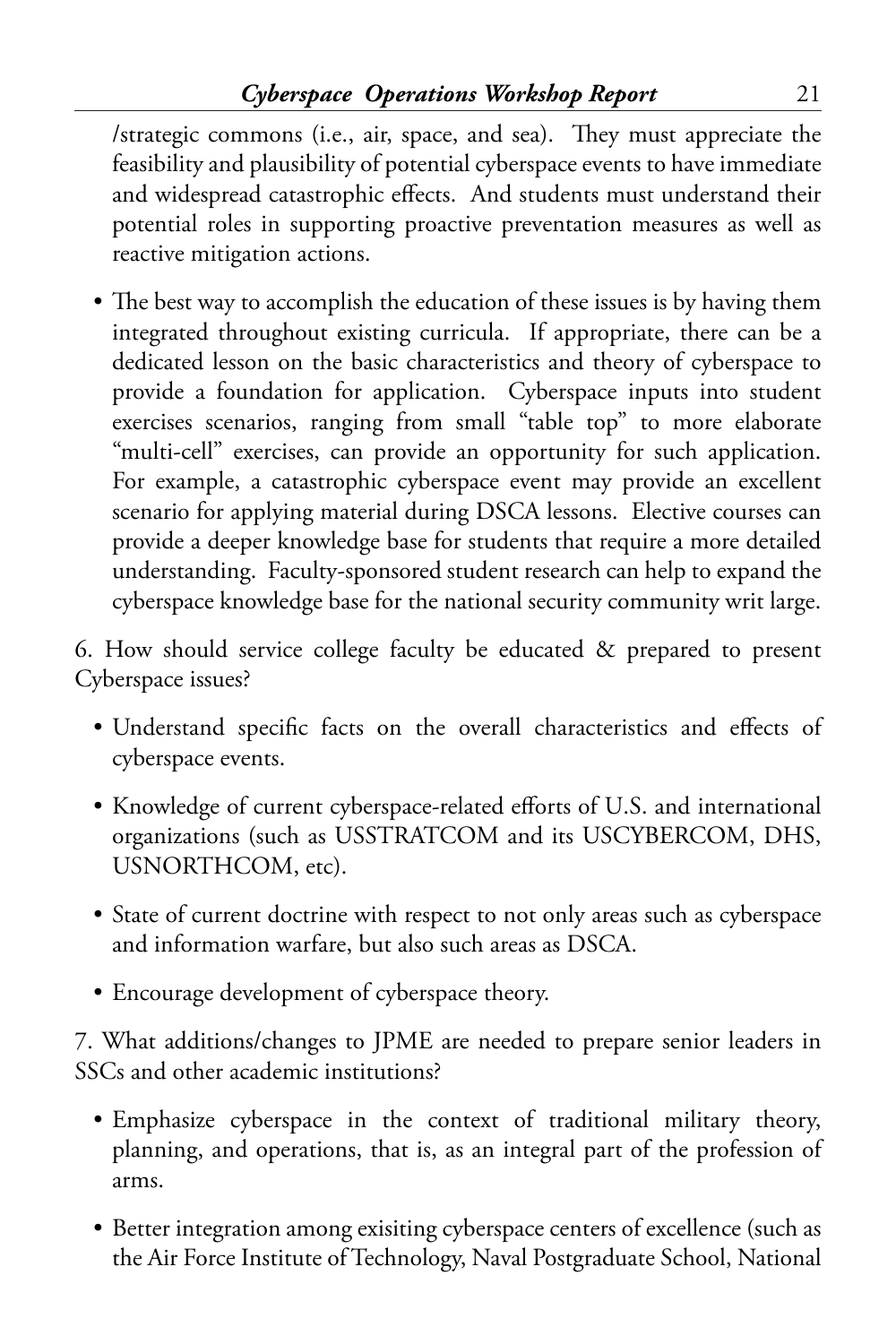Defense University, etc). Consider the development of a standing working group on cyberspace.

• Emphasize the role of senior and strategic leaders as potential advisors with respect to cyberspace events (as opposed to tactical practitioners).

### **SECTION 4: WORKSHOP OUTBRIEF**

On the final day of the workshop each work group leader provided a briefing to Major General Abraham Turner, Chief of Staff, U.S. Strategic Command. His remarks are summarized as follows:

The area of threat and vulnerability as well as the appropriate dynamic defense is still being debated, as are the definitions for cyber warfare. We are currently in the middle space between network operations and cyber war, but there is great concern that there is no declared policy on cyber war. One way to make the future better is through educating our leadership to be aware of the capabilities, conduct and culture of cyberspace operations. Currently the United States is digitally challenged, due to the issues of cyber lexicon and language. We must lay out and decide upon all the competing titles and authorities and state what we really mean so that there is no confusion between organizations. Student research will be very valuable to get all participants on the "same sheet of music."

Major General Turner stated that clearly the age of cyberspace is upon us, and he referenced the use of cyber war in the nations of Georgia and Estonia. He addressed the preparations at USSTRATCOM in the three areas of defense: high end cyber threat, solar and EMP. The development of dynamic defense, including the ability to function during an attack is critical. He pointed out that the development of a National Incident Response Plan is critical, and that it should also include the area of establishing a deterrence posture.

As we look to the future, Major General Turner provided three areas where academia should play a major role: bringing industry and bright minds into the fight, engaging international partners to get their input and coordination, and engaging academia to look at future concepts and requirements. Further, he stressed that we must dynamically defend the net and be able to thwart attacks quickly, we must prepare to work with local authorities in time of national emergency, and we must establish strong liaison with allied nations. We must all be diligent to prepare and have a clear understanding of what is at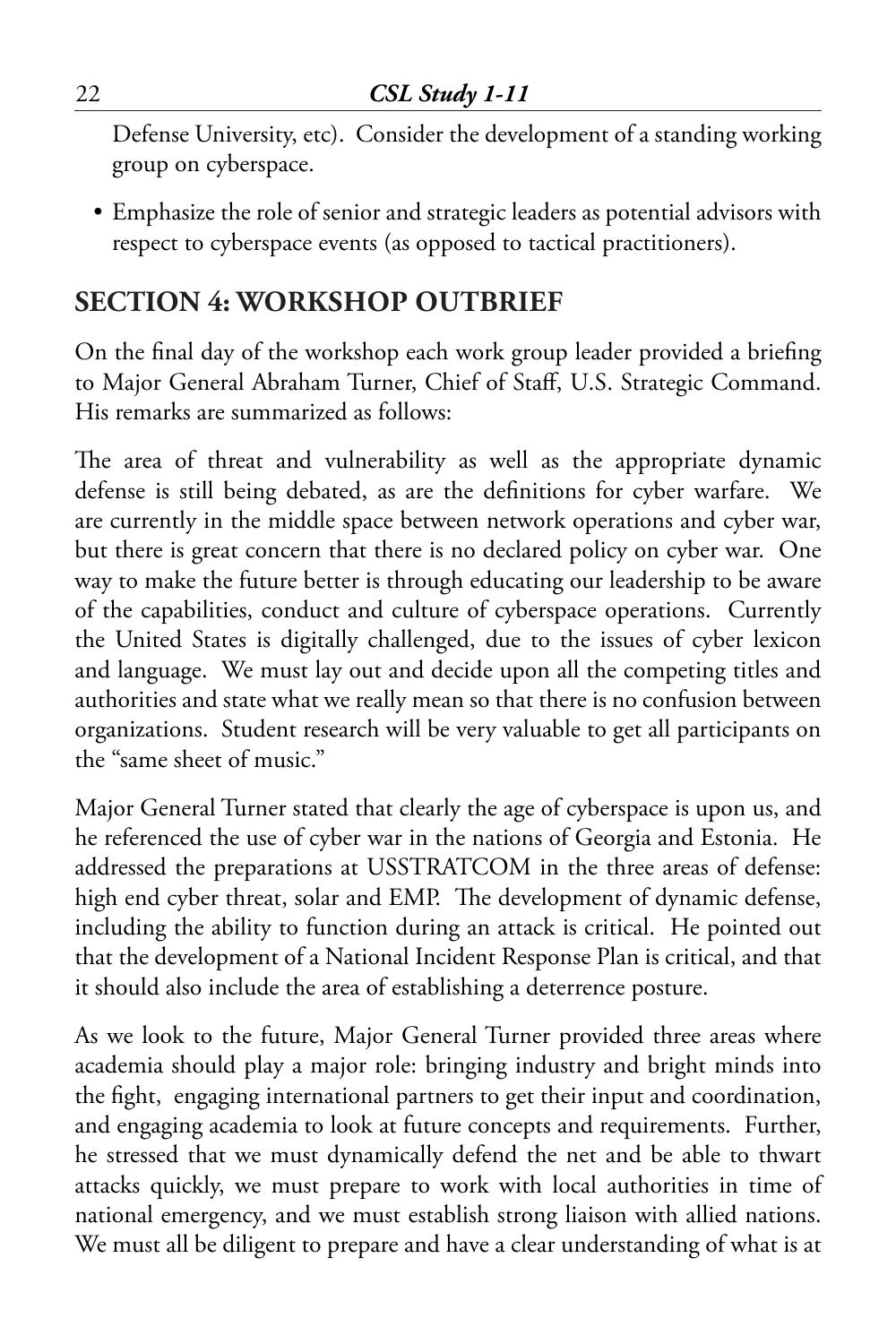stake. This should be a Congressional issue, one that makes it worthy of being on the "front burner."

### **SECTION 5: CONCLUSIONS AND RECOMMENDATIONS**

Throughout this workshop the significance of cyberspace and EMP threats to the U.S. population was very apparent. This emerging battlespace is becoming hotly contested and presents many challenges that senior leaders must face. As noted in several of the sessions, DoD may be called upon to provide defensive, and possibly offensive, actions for the security of commercial networks, which means that the concept of warfare in the cyber domain will take on many new facets. Some of these include the required relationships with commercial and private entities, the challenges of interpreting existing national and international laws and charters, and technical challenges such as establishing a deterrent posture without clear attack attribution. As strategies and policies are being developed at the executive level, many organizations in the fight, especially geographic commands and homeland security organizations, find themselves having to develop their own doctrine in order to meet the emerging challenges. This lack of top cover and doctrine creates significant issues, as in some instances there is no legal basis for the conduct of operations while vulnerabilities may be left unprotected due to lack of policy.

Emerging senior leaders will face these issues directly in their military, interagency, and commercial organizations. It was the consensus of the groups that these future leaders are not being prepared for the cyberspace issues they will face now and in the future. Without clear strategy and policy, individual leaders' personal knowledge of cyberspace operations will be a major factor in their success or failure. Leaders have the obligation to prepare their organizations to meet the obstacles before them, but they must be aware of those obstacles in order to be successful. There is much confusion in definitions, authorities, lawful reactions to attacks, and other significant areas. This confusion is exacerbated when the senior leader is not appropriately educated on these issues.

The following recommendations were made by the workshop's work groups:

1. Cyberspace is a unique domain that traverses and affects all the other warfare domains. The application of cyberspace operational concepts within full spectrum operations and planning needs to be included in courses that develop senior leaders.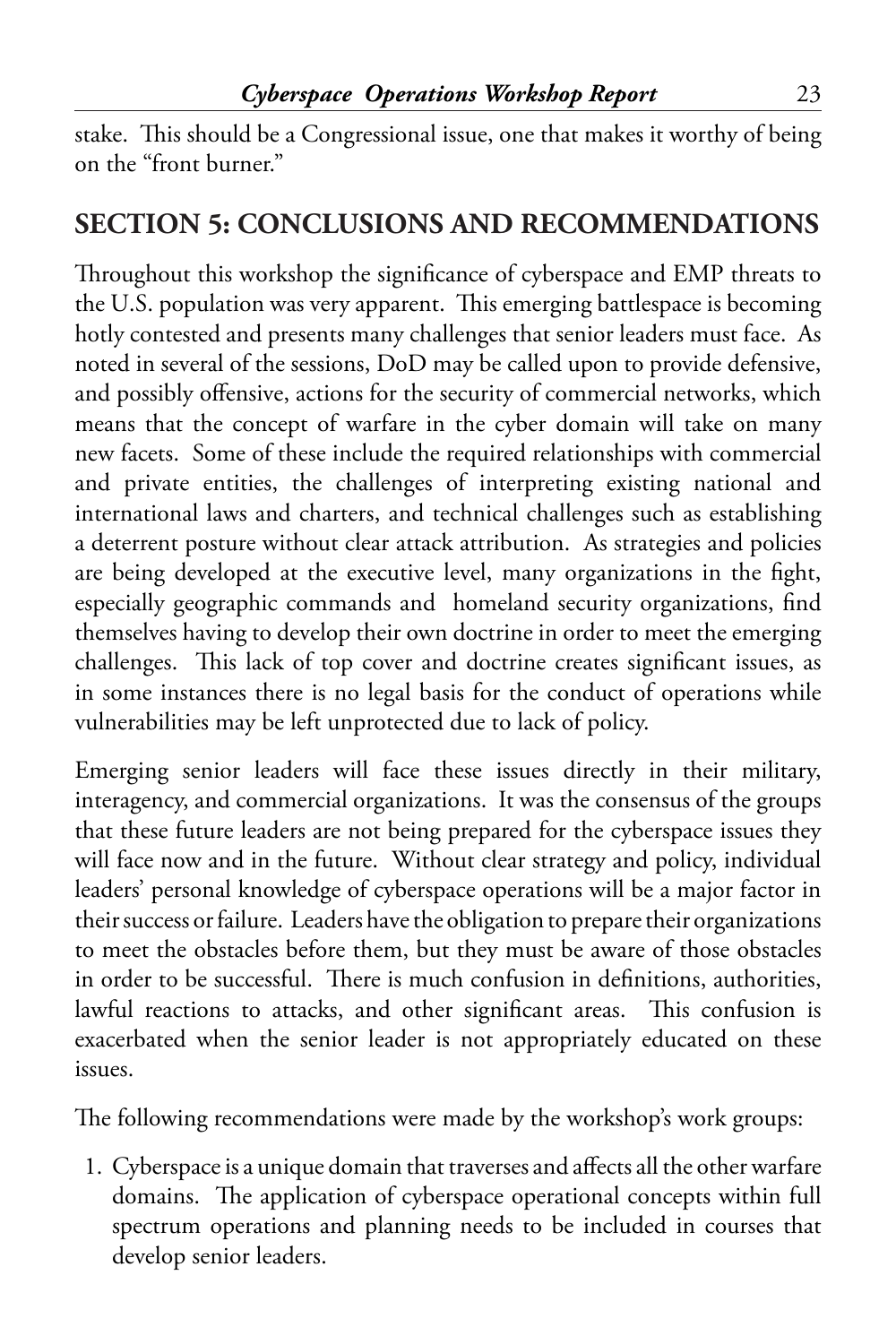- 2. Realizing the limited time that students have at the senior service colleges and the extreme competition for contact time, recommend that the Joint Staff J7 establish education in cyberspace policy, strategy and operations as a priority in Joint Professional Military Education. Contact and academic time needs to be established for the teaching of cyberspace operations and concepts.
- 3. A full understanding of the threat of cyber attack, terrorism, or full warfare needs to be included in threat education for senior leadership. This education should also include concepts of the speed in which events happen in cyberspace. The threat of EMP should also be included in this education.
- 4. Senior leaders need to be aware of the application of cyberspace relative to existing laws and charters, i.e. the Laws of Armed Conflict, UN Charter, NATO Charter, etc. There are many nuances written in these laws that need to be understood by leaders making operational decisions, especially concerning the second and third order effects of decisions.
- 5. Preparation for the threat of attack and how to continue to operate in a degraded condition needs to be included in the education of senior leaders.
- 6. Educational programs needs to teach commanders how to include the entire scope of cyberspace operations in real "commander's business", and not delegate the responsibilities to subordinates.
- 7. As the U.S. Congress begins to pass laws and resolutions concerning the preparation for catastrophic events (e.g. HR 5026) leaders need to have an in-depth understanding of the requirements for recovery from these events.
- 8. Senior Service Colleges should establish liaison with commercial and academic organizations with similar objectives for senior leader education with the objective established to develop cross-culture education.
- 9. Those military academic organizations that are teaching cyberspace issues need to start a collaboration and sharing process, as clearly some institutions are ahead of others in the development of curricula for cyberspace operations and the preparation of senior leaders. Establishment of a formal cyber education consortium should be pursued.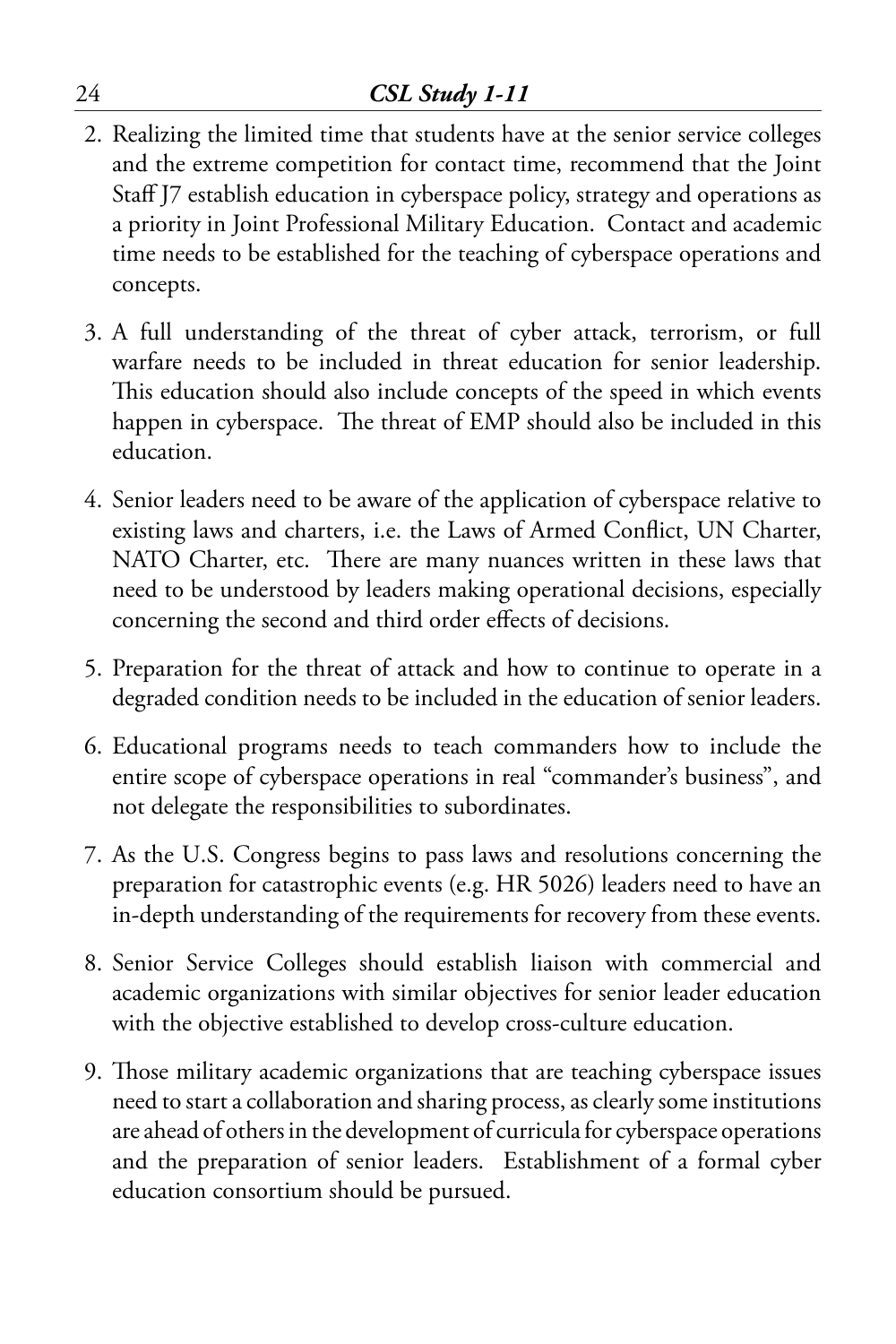